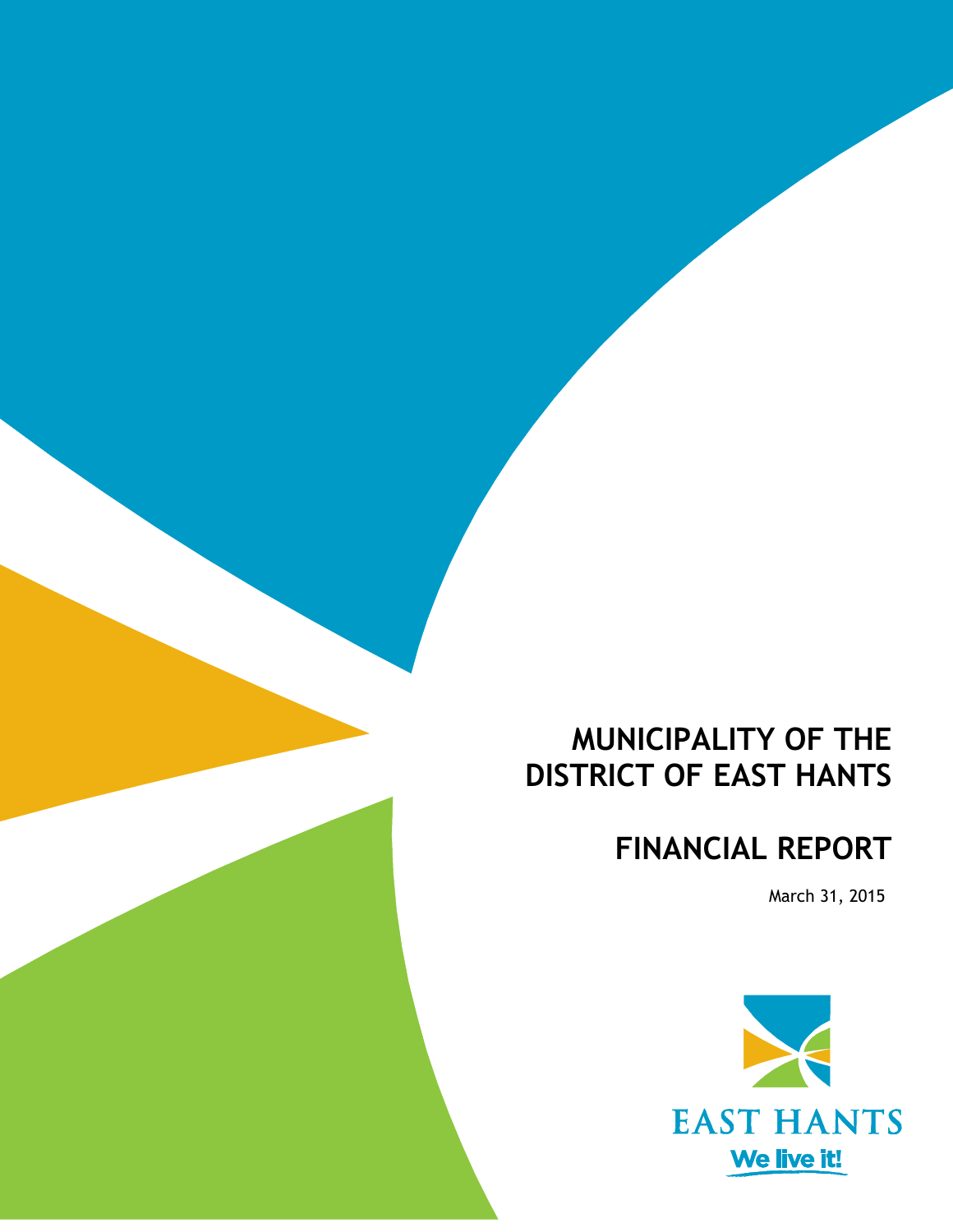| Auditors' Report                                           |                |
|------------------------------------------------------------|----------------|
| <b>Consolidated Statement of Financial Position</b>        | 1              |
| <b>Consolidated Statement of Operations</b>                | $\overline{2}$ |
| Consolidated Statement of Changes in Net Debt              | 3              |
| <b>Consolidated Statement of Cash Flow</b>                 | 4              |
| Notes to the Consolidated Financial Statements             | $5 - 16$       |
| Schedule of Current Fund Operations - Municipal Operations | 17             |
| Schedule of Current Fund Operations - Water Utility        | 18             |
| Schedule of Capital Fund Operations - Municipal Operations | 19             |
| Schedule of Reserve Operations                             | 20             |
| Reconciliation of the Financial Plan to the PSAS Budget    | 21             |
| Consolidated Schedule of Operations by Function            | $22 - 23$      |

**Page**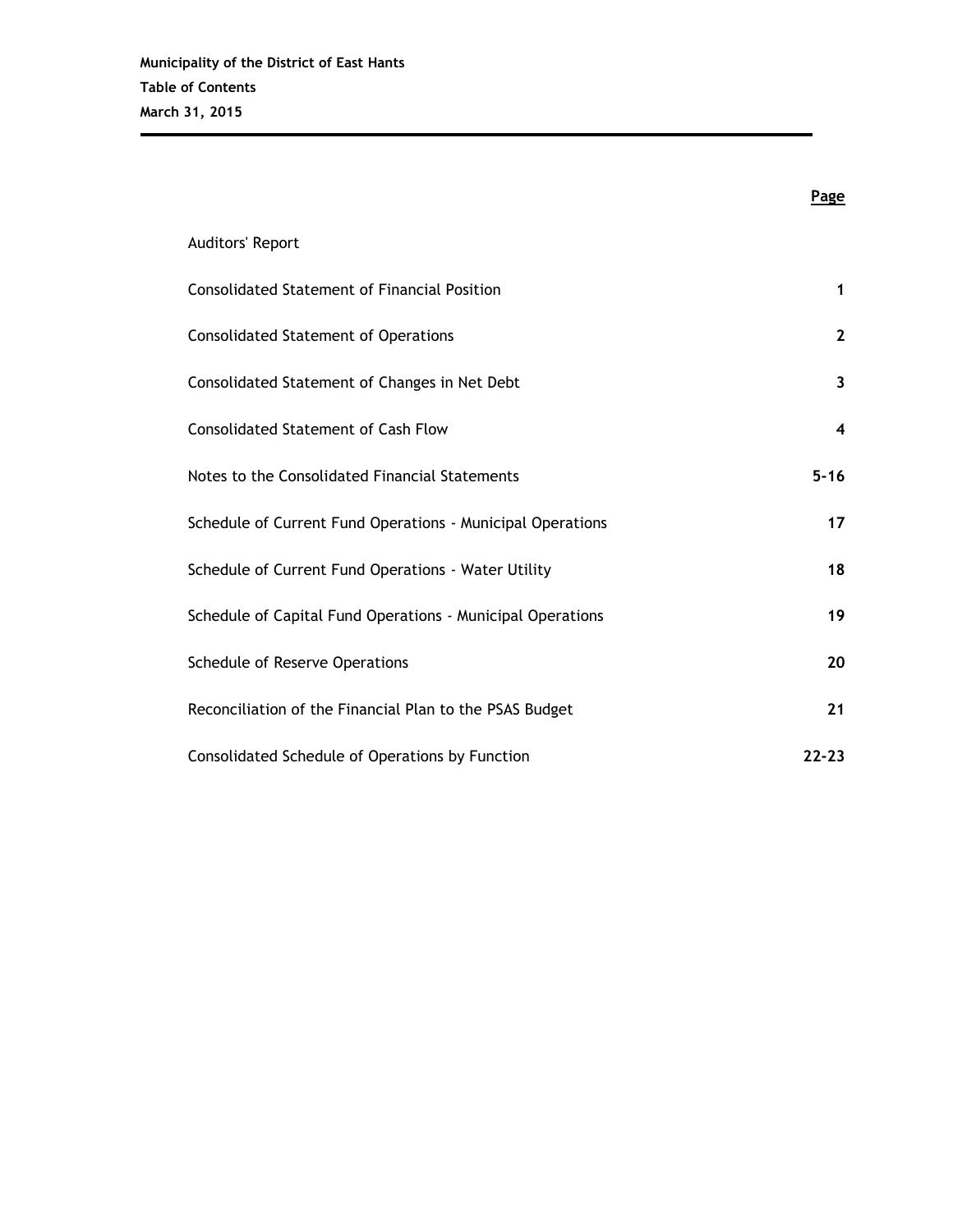

Deloitte LLP Purdy's Wharf Tower II 1969 Upper Water Street Suite 1500 Halifax NS B3J 3R7 Canada

Tel: 902-422-8541 Fax: 902-423-5820 www.deloitte.ca

# **INDEPENDENT AUDITOR'S REPORT**

His Worship the Warden and Members of Council of the Municipality of the District of East Hants

We have audited the accompanying consolidated financial statements of the Municipality of the District of East Hants, which comprise the consolidated statement of financial position as at March 31, 2015, and the consolidated statements of operations, changes in net assets and cash flows for the year then ended, and a summary of significant accounting policies and other explanatory information.

# **Management's Responsibility for the Financial Statements**

Management is responsible for the preparation and fair presentation of these consolidated financial statements in accordance with Canadian public sector accounting standards, and for such internal control as management determines is necessary to enable the preparation of consolidated financial statements that are free from material misstatement, whether due to fraud or error.

# **Auditor's Responsibility**

Our responsibility is to express an opinion on these consolidated financial statements based on our audit. We conducted our audit in accordance with Canadian generally accepted auditing standards. Those standards require that we comply with ethical requirements and plan and perform the audit to obtain reasonable assurance about whether the consolidated financial statements are free from material misstatement.

An audit involves performing procedures to obtain audit evidence about the amounts and disclosures in the consolidated financial statements. The procedures selected depend on the auditor's judgment, including the assessment of the risks of material misstatement of the consolidated financial statements, whether due to fraud or error. In making those risk assessments, the auditor considers internal control relevant to the entity's preparation and fair presentation of the consolidated financial statements in order to design audit procedures that are appropriate in the circumstances, but not for the purpose of expressing an opinion on the effectiveness of the entity's internal control. An audit also includes evaluating the appropriateness of accounting policies used and the reasonableness of accounting estimates made by management, as well as evaluating the overall presentation of the consolidated financial statements.

We believe that the audit evidence we have obtained is sufficient and appropriate to provide a basis for our audit opinion.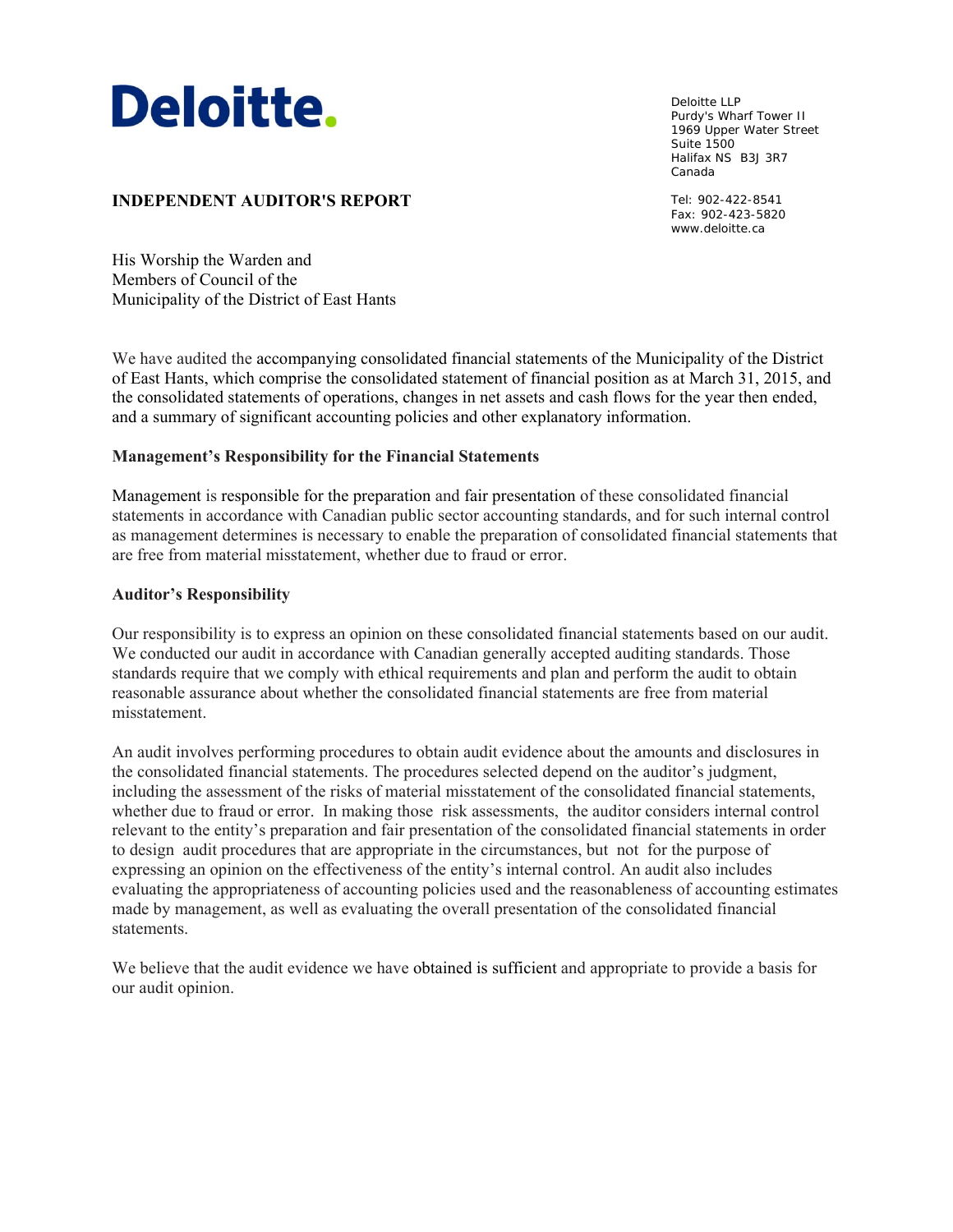# **Opinion**

In our opinion, the financial statements present fairly, in all material respects, the consolidated financial position of the Municipality of the District of East Hants as at March 31, 2015, and the results of its operations, net debt, and its cash flows for the year then ended in accordance with Canadian public sector accounting standards.

Schoutter LLP

Chartered Professional Accountants July 30, 2015 Halifax, Nova Scotia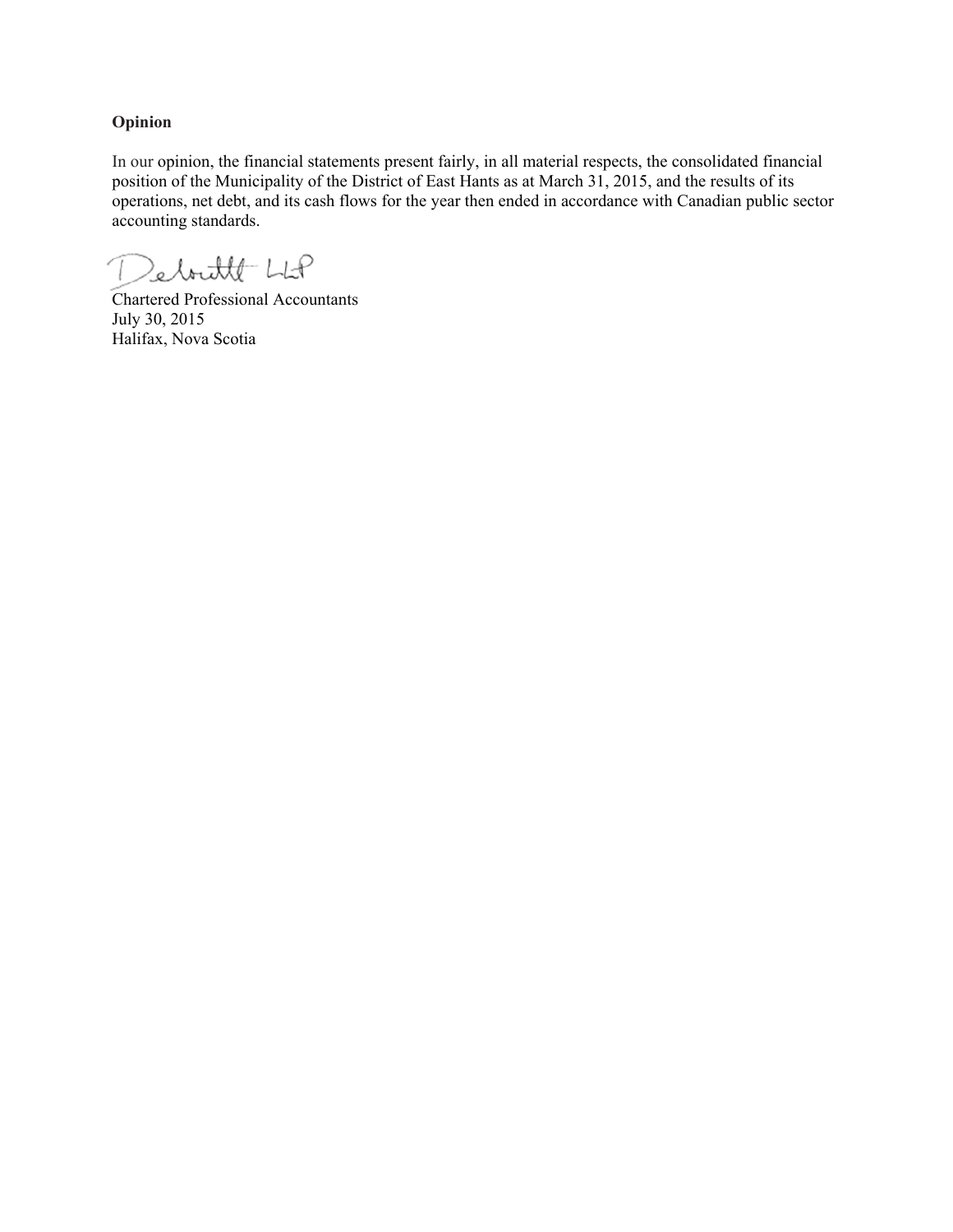# Municipality of the District of East Hants **Consolidated Statement of Financial Position**

As at March 31, 2015

|                                                   | 2015             | 2014             |  |  |
|---------------------------------------------------|------------------|------------------|--|--|
| <b>FINANCIAL ASSETS</b>                           |                  |                  |  |  |
| Cash (Note 2)                                     | \$<br>19,310,212 | \$<br>18,220,897 |  |  |
| Taxes and rates receivable (Note 3)               | 2,292,027        | 2,145,829        |  |  |
| Accounts receivable (Note 4)                      | 1,231,185        | 988,018          |  |  |
|                                                   | 22,833,424       | 21,354,744       |  |  |
| <b>LIABILITIES</b>                                |                  |                  |  |  |
| Accounts payable and accrued liabilities (Note 5) | 3,013,498        | 3,192,707        |  |  |
| Deferred revenue - general                        | 1,450,126        | 1,340,182        |  |  |
| Deferred revenue - obligatory reserve (Note 6)    | 3,272,488        | 2.959,874        |  |  |
| Employee future benefits (Note 9 & 10)            | 727.985          | 726,486          |  |  |
| Tax sale surplus                                  | 185,555          | 180,532          |  |  |
| Long-term liabilities (Note 8)                    | 28,253,664       | 29,974,578       |  |  |
|                                                   | 36,903,316       | 38,374,359       |  |  |
| <b>NET DEBT</b>                                   | (14,069,892)     | (17, 019, 615)   |  |  |
| <b>NON FINANCIAL ASSETS</b>                       |                  |                  |  |  |
| Tangible capital assets (Note 7)                  | 76,277,713       | 75,482,006       |  |  |
| Work in progress (Note 7)                         | 873,427          | 287,682          |  |  |
| Inventory and prepaid expenses                    | 360,260          | 258,359          |  |  |
|                                                   | 77,511,400       | 76,028,047       |  |  |
| <b>ACCUMULATED SURPLUS (Note 12)</b>              | 63,441,508<br>\$ | \$<br>59,008,432 |  |  |

Contingency (Note 16)

ny <sub>na</sub>vô

Approved on Behalf of the Municipality of the District of East Hants

June 84 Clerk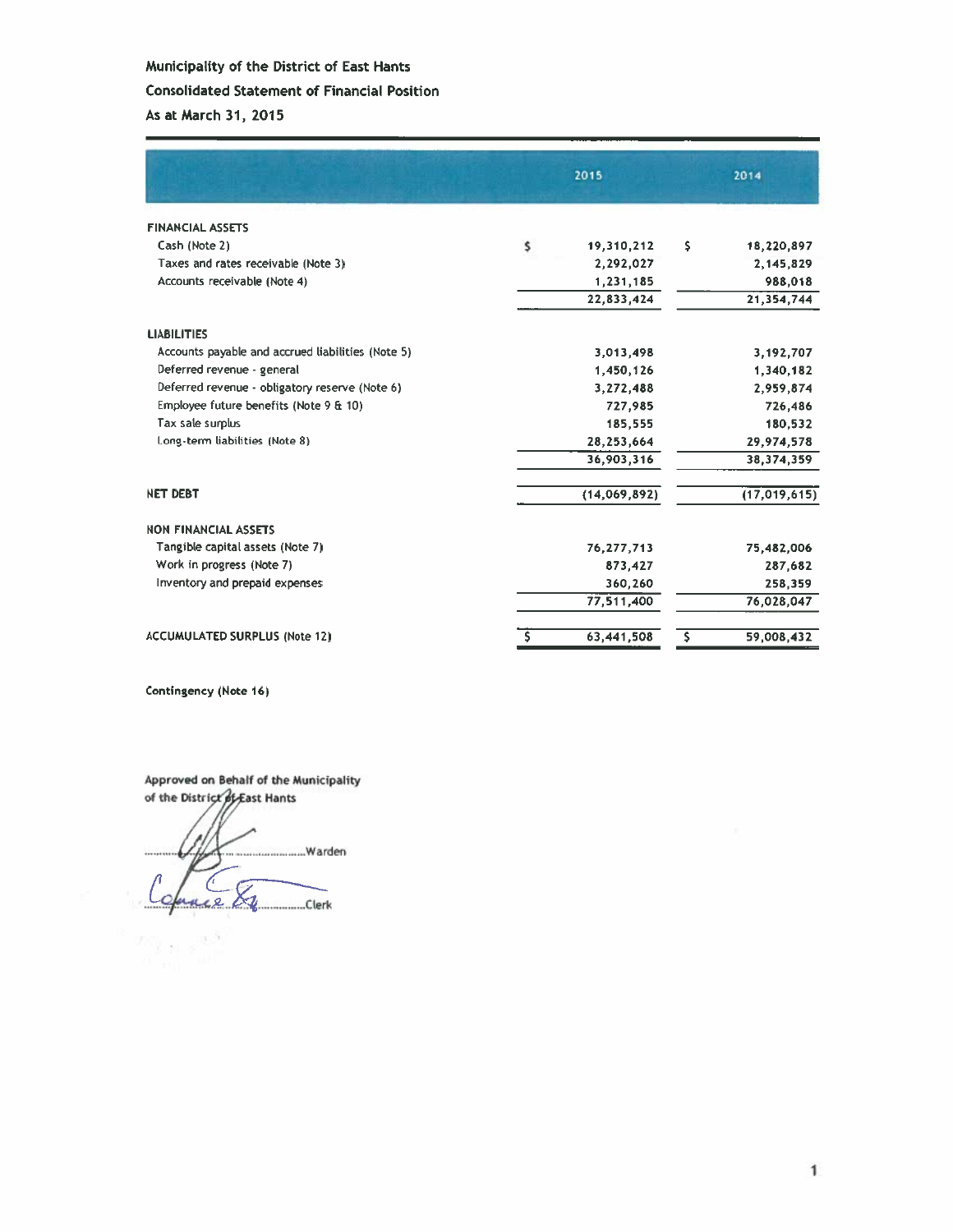# **Consolidated Statement of Operations**

|                                                             | 2015<br><b>Budget Unaudited</b><br>(Note 1) |            |    | 2015<br><b>Actual</b> |    | 2014<br><b>Actual</b> |
|-------------------------------------------------------------|---------------------------------------------|------------|----|-----------------------|----|-----------------------|
| Revenues                                                    |                                             |            |    |                       |    |                       |
| Property taxes (Note 13)                                    | \$                                          | 24,063,580 | \$ | 24, 107, 140          | S. | 23,089,604            |
| Grants in lieu of taxes                                     |                                             | 178,292    |    | 177,299               |    | 178,295               |
| Sale of services                                            |                                             | 905,516    |    | 877,270               |    | 824,547               |
| Other revenue from own sources                              |                                             | 652,933    |    | 940,809               |    | 817,833               |
| Unconditional transfers from other governments              |                                             | 153,600    |    | 185,602               |    | 185,268               |
| Conditional transfers from federal or provincial government |                                             | 147,241    |    | 280,557               |    | 188,487               |
| Government grants                                           |                                             | 1,276,815  |    | 1,228,939             |    | 1,100,512             |
| Development and other contributions applied                 |                                             | 2,235,932  |    | 2,150,167             |    | 15,600                |
| Water utility                                               |                                             | 1,694,960  |    | 1,706,897             |    | 1,680,843             |
| <b>Total Revenues</b>                                       |                                             | 31,308,869 |    | 31,654,680            |    | 28,080,989            |
| <b>Expenses</b>                                             |                                             |            |    |                       |    |                       |
| General government services                                 |                                             | 5,614,587  |    | 5,204,064             |    | 5,321,797             |
| Protective services                                         |                                             | 6,337,107  |    | 6,234,606             |    | 5,886,130             |
| Education services (Note 13)                                |                                             | 4,459,885  |    | 4,459,860             |    | 4,250,340             |
| Social services                                             |                                             | 60,730     |    | 71,747                |    | 63,769                |
| Transportation services                                     |                                             | 1,945,014  |    | 2,165,788             |    | 1,954,157             |
| Environmental health services                               |                                             | 4,737,886  |    | 4,471,554             |    | 4,319,379             |
| Environmental development services                          |                                             | 1,755,451  |    | 1,312,122             |    | 1,052,606             |
| Landfill closure/post closure costs                         |                                             |            |    | (18, 237)             |    | 9,559                 |
| Recreation and cultural services                            |                                             | 1,544,997  |    | 1,316,790             |    | 1,323,137             |
| Water utility                                               |                                             | 2,226,038  |    | 2,003,310             |    | 1,962,457             |
| <b>Total Expenses</b>                                       |                                             | 28,681,695 |    | 27,221,604            |    | 26, 143, 331          |
| <b>Annual Surplus</b>                                       |                                             | 2,627,174  |    | 4,433,076             |    | 1,937,658             |
| Accumulated Surplus, Beginning of Year                      |                                             | 59,008,432 |    | 59,008,432            |    | 57,070,774            |
| Accumulated Surplus, End of Year                            | \$                                          | 61,635,606 | \$ | 63,441,508            | \$ | 59,008,432            |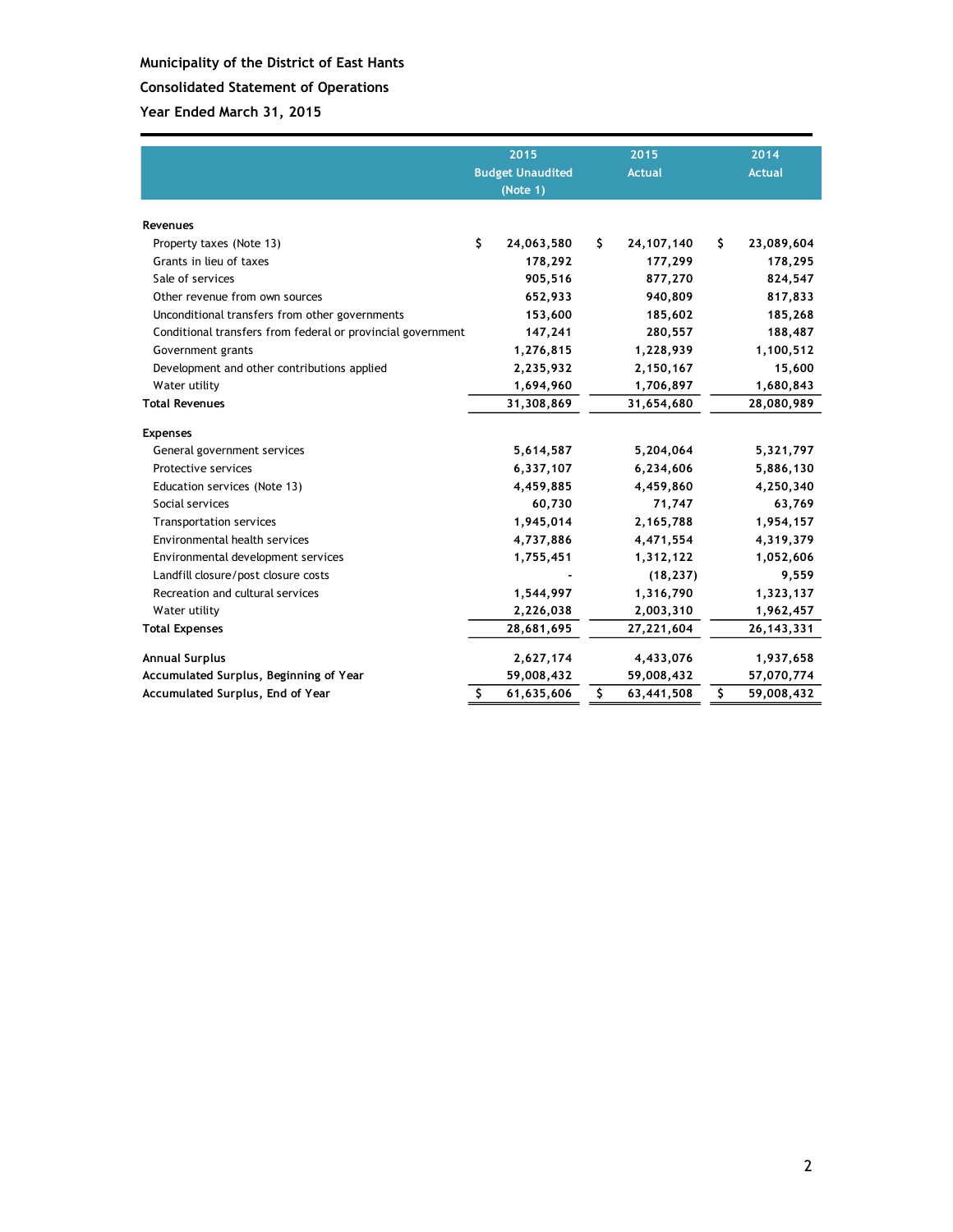# **Consolidated Statement of Changes in Net Debt**

|                                                                                                                                                                                                                      |    | 2015<br><b>Budget Unaudited</b><br>(Note 1) |     | 2015<br><b>Actual</b>                                                |    | 2014<br><b>Actual</b>                                        |
|----------------------------------------------------------------------------------------------------------------------------------------------------------------------------------------------------------------------|----|---------------------------------------------|-----|----------------------------------------------------------------------|----|--------------------------------------------------------------|
| <b>Annual Surplus</b>                                                                                                                                                                                                | -S | 2,627,174                                   | \$. | 4,433,076                                                            | S. | 1,937,658                                                    |
| <b>Tangible Capital Assets</b><br>Acquisition of tangible capital assets<br>Amortization of tangible capital assets<br>Loss (gain) on sale of tangible capital assets<br>Proceeds on sale of tangible capital assets |    | (2, 429, 945)<br>2,525,690<br>95,745        |     | (3, 945, 403)<br>2,525,690<br>(354, 084)<br>392,345<br>(1, 381, 452) |    | (3,822,147)<br>2,415,610<br>163,214<br>564,953<br>(678, 370) |
| <b>Other Non-Financial Assets</b><br>Decrease (Increase) in inventory and prepaid expenses                                                                                                                           |    |                                             |     | (101, 901)                                                           |    | 75,336                                                       |
| Decrease in Net Debt                                                                                                                                                                                                 |    | 2,722,919                                   |     | 2,949,723                                                            |    | 1,334,624                                                    |
| Net Debt, Beginning of Year                                                                                                                                                                                          |    | (17, 019, 615)                              |     | (17, 019, 615)                                                       |    | (18, 354, 239)                                               |
| Net Debt, End of Year                                                                                                                                                                                                | Ś  | (14, 296, 696)                              | Ś   | (14,069,892)                                                         | Ŝ. | (17, 019, 615)                                               |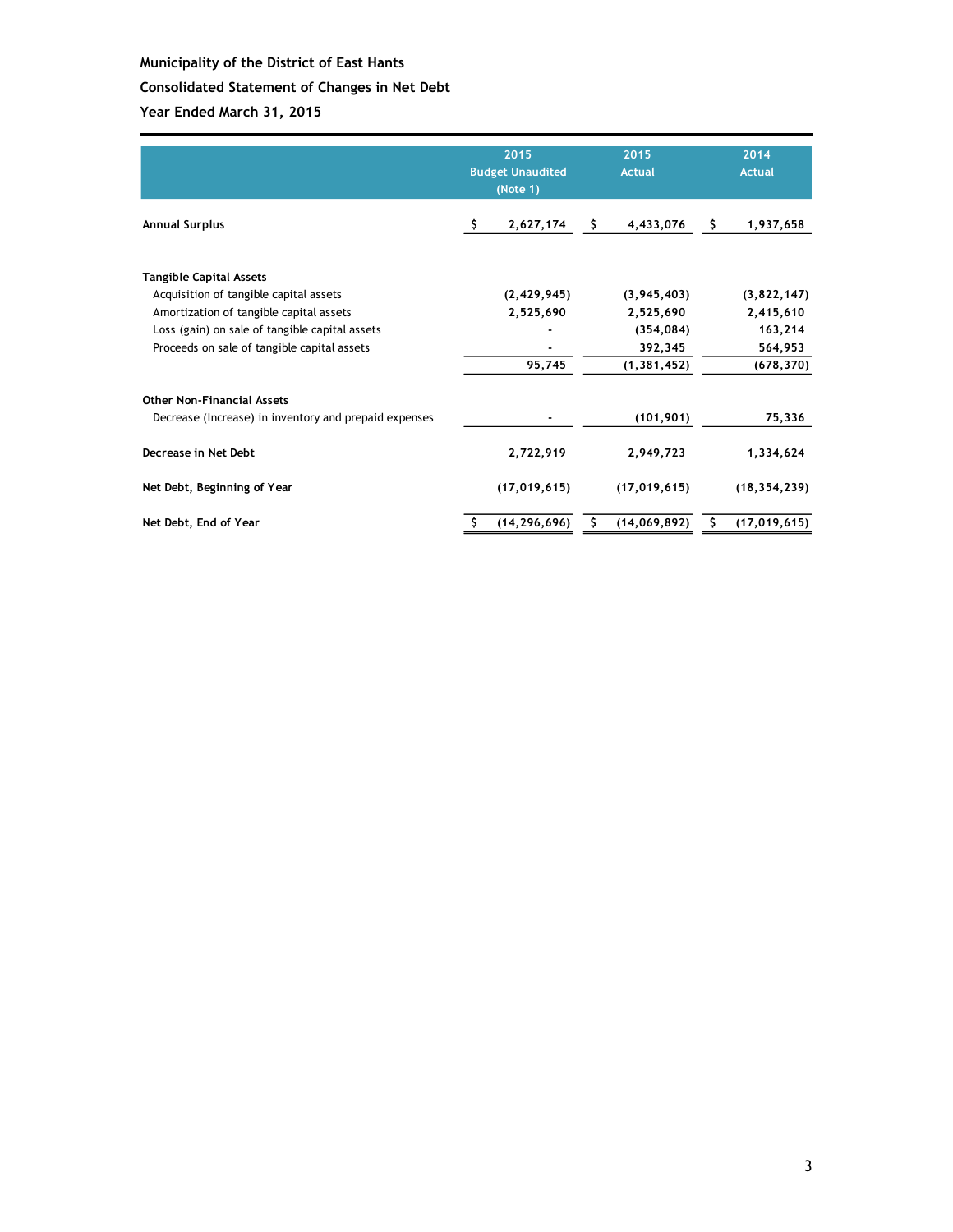# **Consolidated Statement of Cash Flow**

|                                                            | 2015             | 2014 |               |
|------------------------------------------------------------|------------------|------|---------------|
| <b>Operating Transactions</b>                              |                  |      |               |
| Annual surplus                                             | \$<br>4,433,076  | \$   | 1,937,658     |
| Add amortization of tangible capital assets                | 2,525,690        |      | 2,415,610     |
|                                                            | 6,958,766        |      | 4,353,268     |
| Changes in Non-Cash Assets and Liabilities                 |                  |      |               |
| Decrease in accounts receivable                            | (243, 167)       |      | 703,442       |
| (Increase) decrease in taxes receivable                    | (146, 198)       |      | (50, 259)     |
| Increase (Decrease) in accounts payable and accruals       | (179, 209)       |      | 369,650       |
| Increase in tax sale surplus                               | 5,023            |      |               |
| Increase (decrease) in deferred revenue                    | 422,558          |      | 153,315       |
| (Decrease) increase in employee benefits/other obligations | 1,499            |      | 72,858        |
| Decrease (increase) in inventory and prepaid expenses      | (101, 901)       |      | 75,336        |
|                                                            | (241, 395)       |      | 1,324,342     |
| Net Change in Cash From Operations                         | 6,717,371        |      | 5,677,610     |
| <b>Financing Transactions</b>                              |                  |      |               |
| Long-term liabilities issued                               |                  |      | 4,000,000     |
| Long-term liabilities retired                              | (1,720,914)      |      | (1, 545, 646) |
|                                                            | (1,720,914)      |      | 2,454,354     |
| <b>Capital Transactions</b>                                |                  |      |               |
| Additions to tangible capital assets                       | (3,359,658)      |      | (3,709,060)   |
| Decrease (increase) in work in progress                    | (585, 745)       |      | (113,087)     |
| (Gain) loss on sale of tangible capital assets             | (354, 084)       |      | 163,214       |
| Proceeds on sale of tangible capital assets                | 392,345          |      | 564,953       |
|                                                            | (3,907,142)      |      | (3,093,980)   |
| <b>Increase in Cash Position</b>                           | 1,089,315        |      | 5,037,984     |
| Cash Position, Beginning of Year                           | 18,220,897       |      | 13,182,913    |
| Cash Position, End of Year                                 | \$<br>19,310,212 | \$   | 18,220,897    |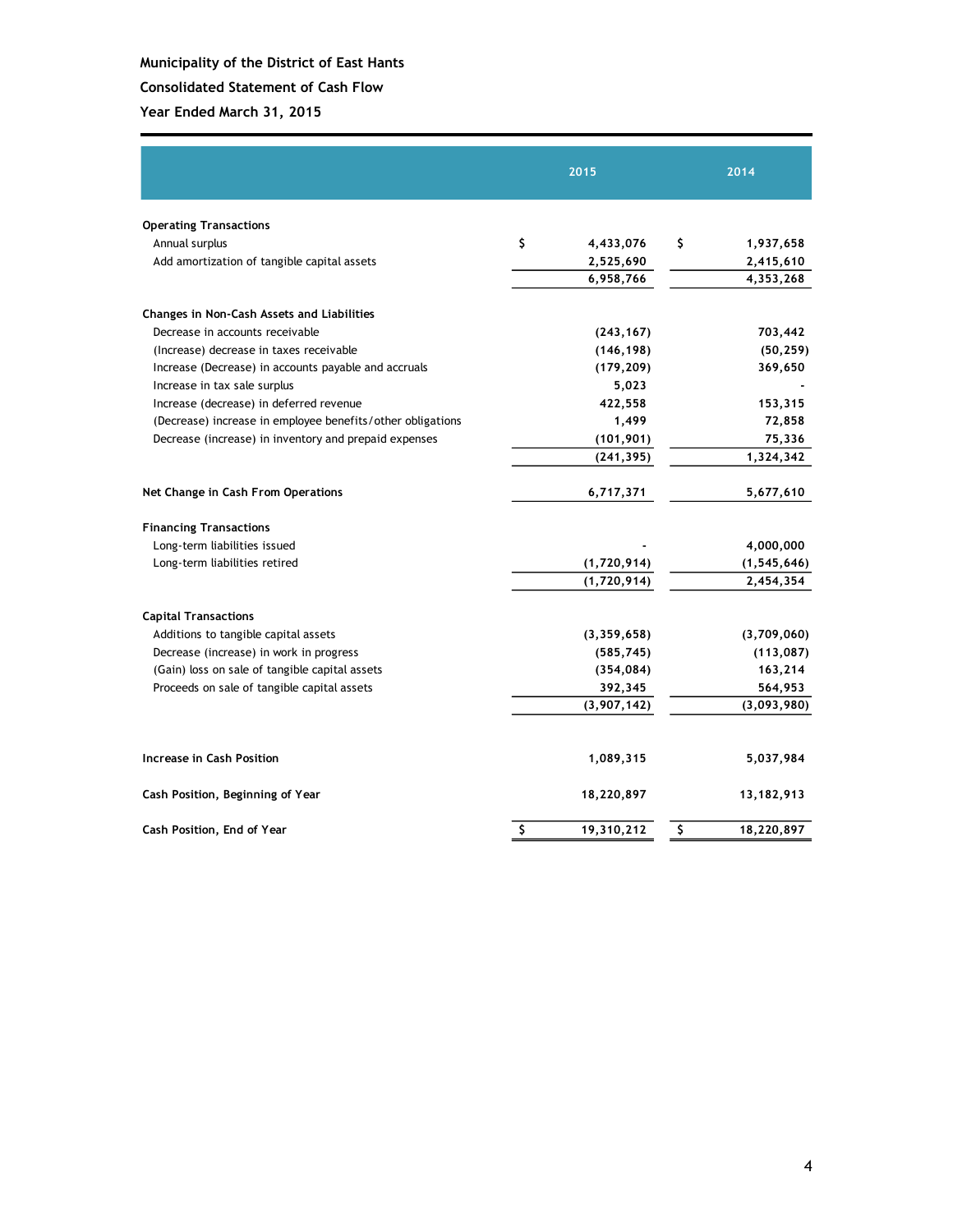## 1. **Significant Accounting Policies**

The consolidated financial statements of the Municipality of East Hants "Municipality" are the representations of management prepared in accordance with accounting standards for local governments as established by the Public Sector Accounting Board (PSAB) of the Chartered Professional Accountants of Canada (CPA Canada). Significant aspects of the accounting policies adopted by the Municipality of East Hants are as follows:

## **a) Reporting Entity**

These consolidated financial statements reflect the assets, liabilities, revenues, expenditures and changes in net assets and financial position of the reporting entity. The reporting entity is comprised of all organizations and enterprises accountable to the Municipality for the administration of their financial affairs and resources and which are owned or controlled by the Municipality, namely:

- General Operating and Capital
- Water Utility Operating and Capital

Inter-departmental and inter-organizational transactions and balances between these entities and organizations are eliminated.

### **b) Fund Accounting**

Funds within the consolidated financial statements consist of current, capital and reserve funds.

Council approves certain amounts to be set aside in reserves and reserve funds for future operating and capital purposes. Transfers between funds are recorded as adjustments to the appropriate fund balance.

### **c) Revenue and Expenditure Recognition**

Revenues are recorded using the accrual basis of accounting as they are earned and measurable. Funds from external parties and earnings thereon restricted by agreement or legislation are accounted for as Deferred Revenue - Obligatory Reserve Funds until used for the purpose specified. Expenditures are recognized using the accrual method of accounting.

Property tax revenue is based on assessments determined in accordance with Nova Scotia legislation. Tax rates are set annually. Taxation revenues are recorded at the time tax billings are issued. Assessments are subject to appeal. Penalties on overdue taxes are recorded in the period levied.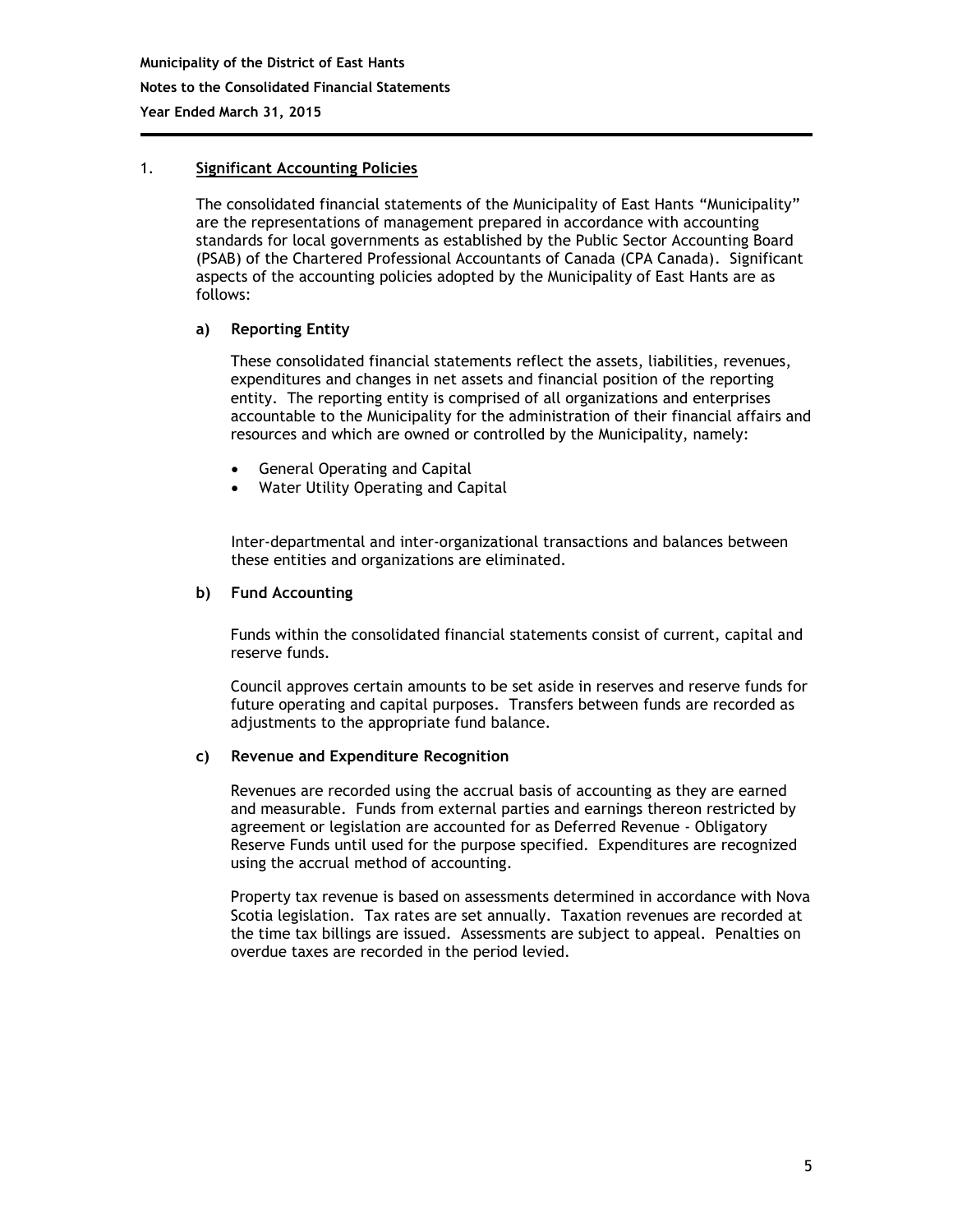## 1. **Significant Accounting Policies (Continued)**

## **d) Tangible Capital Assets**

Tangible capital assets are recorded in accordance with section 3150 of the PSAB Handbook.

Amortization has been calculated on a straight-line basis over an asset's useful life as follows:

| 20 years      |
|---------------|
| 40 years      |
| 25 years      |
| 5 - 10 years  |
| 4 years       |
|               |
| 50 years      |
| 20 years      |
| 25 years      |
| 40 - 50 years |
| 25 years      |
| 40 years      |
|               |

Water Utility assets are depreciated in accordance with the Nova Scotia Utility and Review Board Accounting and Reporting Handbook section 3040 and 3042.

### **e) Deferred Revenue / Obligatory Reserve Funds**

Deferred revenue consists of user charges and fees which have been collected but for which the related services have yet to be performed, at which time they will be recognized as revenues.

The Municipality receives infrastructure charge contributions and payments in lieu of green space under provisions of Municipal By-Laws. These funds by their nature are restricted in their use and until applied to applicable capital works, are recorded as Deferred Revenue - Obligatory Reserve Funds. As applied to capital projects, they are recorded as revenue in the year the funds are expended.

# **f) Government Transfers**

Government and other contributions are recognized as revenue in the period the transfer is authorized and all eligibility criteria have been met. Exceptions to this are when the transfer includes stipulations which have not yet been met and cause the Municipality to incur a liability.

### **g) Investment Income**

Investment income earned on surplus current funds, capital funds, and reserve funds (other than obligatory reserve funds) is reported as revenue in the period earned. Investment income earned on obligatory reserve funds is reported as part of the respective deferred revenue balance.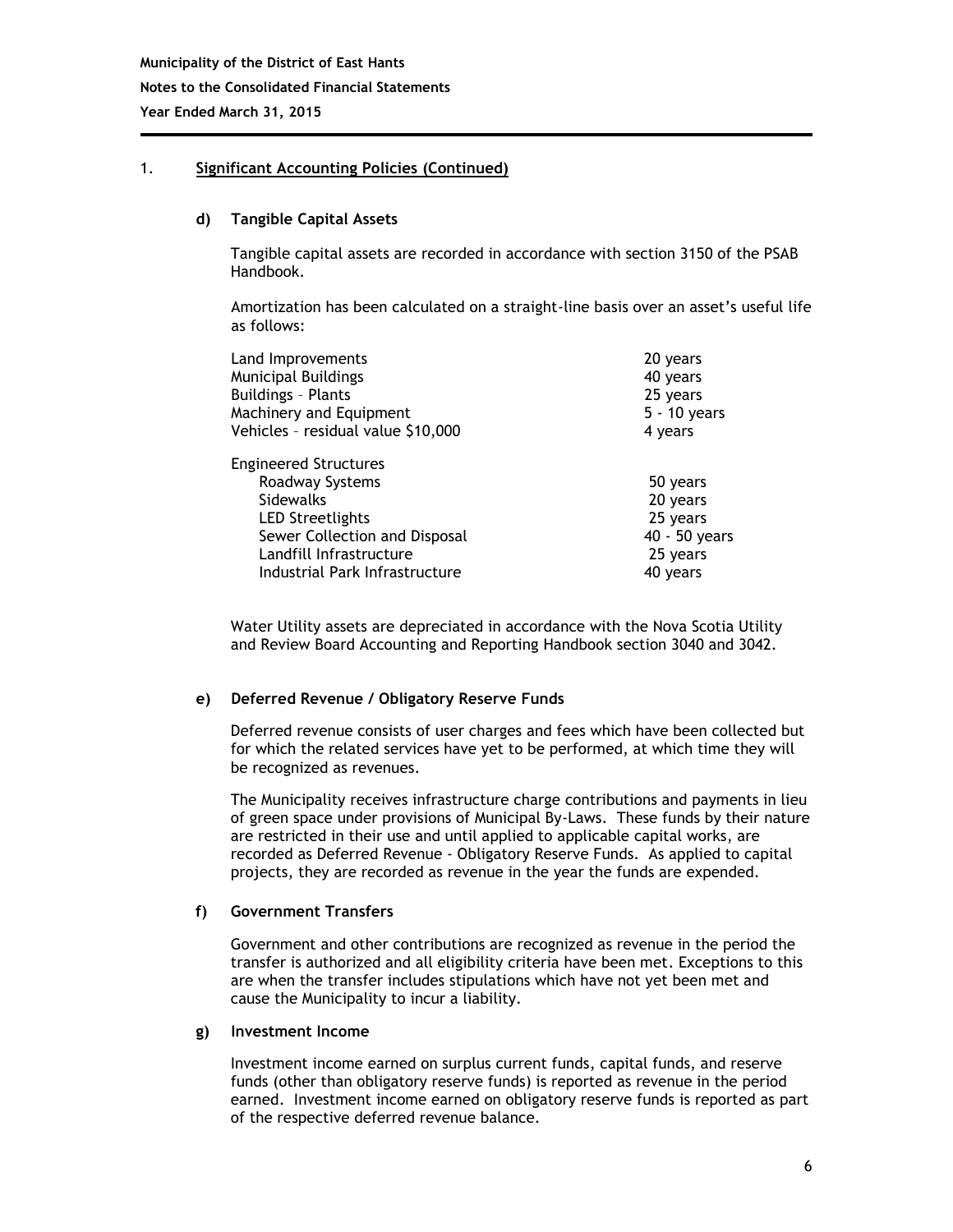## 1. **Significant Accounting Policies (Continued)**

### **h) Employee Future Benefits**

The present value of the cost of providing employees with future benefits programs is expensed as employees earn these entitlements through service. The cost of the benefits earned by employees is actuarially determined using the projected cost method pro-rated on service and management's best estimate of retirement ages of employees and expected health care and other costs.

## **i) Budget Figures**

Council completes separate budget reviews for its operating, water utility and capital budgets each year. The approved operating and water utility budget for 2015 is reflected on the Schedule of Current Fund Municipal Operations and Schedule of Current Fund Water Utility. For capital spending, budgets are set for individual projects and funding for these activities is determined annually and made by transfers from reserve funds, transfers from the operating/water utility funds, by the application of applicable grants, other funds available and by debt financing. As many capital projects are carried out over one or more years, it is not practical to present annualized budget information on the Schedule of Capital Fund Operations.

## **j) PSAS Budget**

The consolidated financial statements include an unaudited PSAS budget.

With the exception of the water utility budget, amortization and the gain/loss on the sale of assets were not contemplated during the development of the budget and, as such, have been included using actual figures for the budget value.

The reconciliation between the financial plan and the budget figures used in these statements is disclosed as a schedule – Reconciliation of the Financial Plan to the PSAS Budget.

### **k) Use of Estimates**

The preparation of these statements in accordance with Canadian generally accepted accounting principles requires management to make estimates and assumptions that affect the reported amounts of assets and liabilities and to disclose contingent assets and liabilities at the date of the consolidated financial statements, and the reported amounts of revenues and expenditures during the reporting period. Actual results could differ from those estimates.

### **l) Segmented Information**

East Hants is a diversified municipal government that provides a wide range of municipal programs and services to its constituents, including fire, RCMP, waste and recycling services, water supply and distribution, wastewater treatment, libraries, recreation and tourism. Segmented information has been prepared by major functional classification, consistent with the Consolidated Statement of Operations and provincially legislated requirements.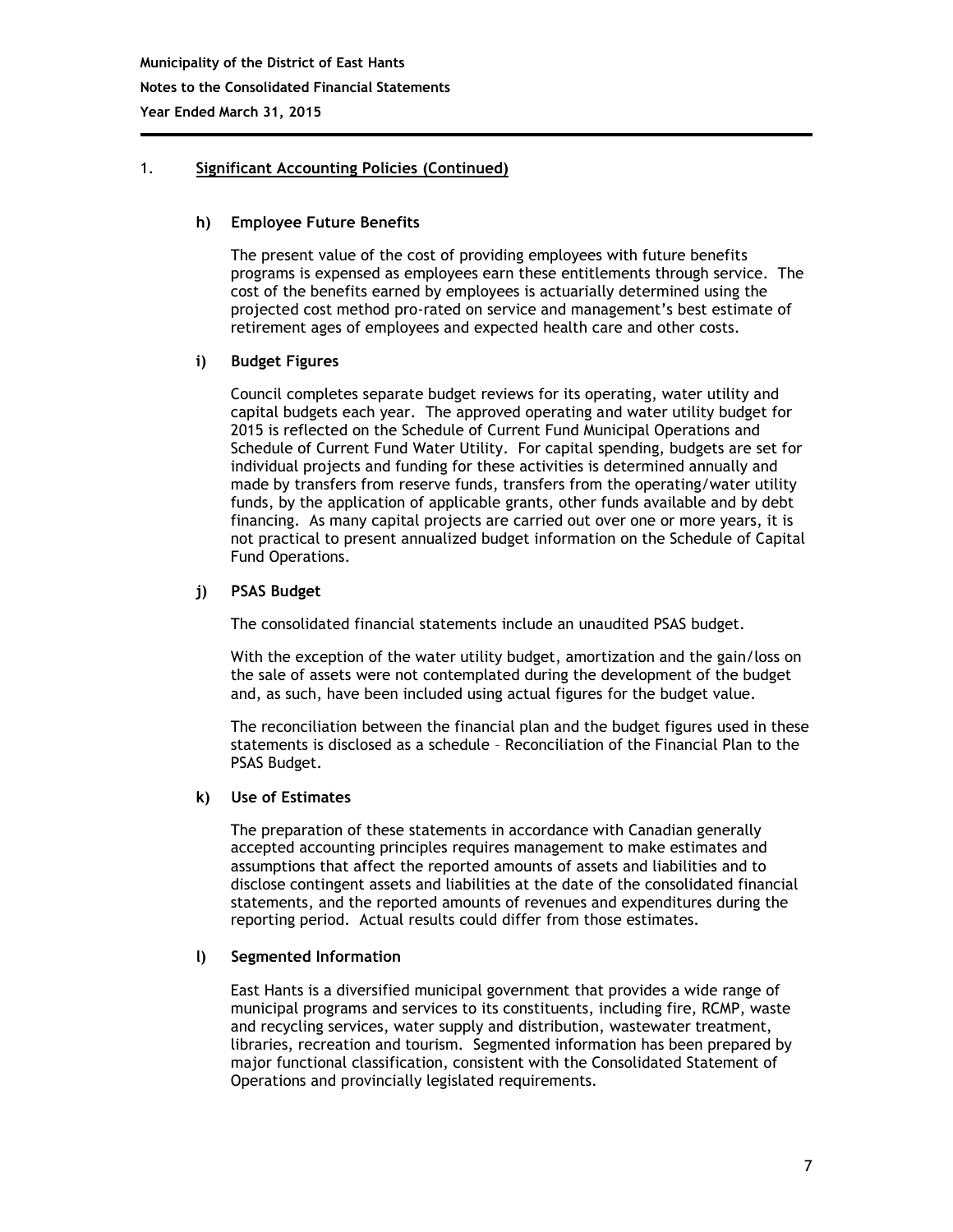## 1. **Significant Accounting Policies (Continued)**

The major segments are as follows:

General government services: Activities that provide for the overall operation of the municipality and that are common to, or affect all of the services provided by the municipality. This includes the administrative arm of the Municipality (finance, taxation & collection, facilities management (including interest on debt charges), information services, Chief Administrative Officer and human resources) and legislative activities related to the warden and council of the municipality, including their remuneration and expenses.

Protective services: Activities that provide for the public safety of the inhabitants of the municipality, such as: RCMP protection, transfers to correctional services, bylaw enforcement, building inspection, emergency measures, fire department grants and levies and fire hydrants.

Education: Mandatory education transferred to Chignecto-Central Regional School Board.

Social Services: Payments made to Housing Nova Scotia to cover the deficits of the public housing authorities in the region.

Transportation services: Activities, transfers and related debt for roads, sidewalks and LED lighting.

Environmental health services: Activities that provide environmentally regulated services, including sewage collection, treatment & disposal, waste management center operations, multi stream waste collection and disposal programs and engineering/environmental stewardship.

Environmental development services: Activities that support and control the municipality's economic development including environmental planning and zoning, industrial park development, tourism and community development.

Recreation and cultural services: Activities that provide recreation and cultural services, including recreational facilities, libraries and cultural buildings.

Water Utility: Activities related to the operations of the East Hants Water Utility, a 2,600 customer utility that operates two modern water treatment plants and related infrastructure.

## **2. Cash**

Cash is comprised of:

|                                            | 2015       | 2014 |            |  |
|--------------------------------------------|------------|------|------------|--|
| Bank                                       | 16,516,724 |      | 15,730,773 |  |
| Restricted cash (obligatory reserve funds) | 2,793,488  |      | 2,490,124  |  |
|                                            | 19,310,212 |      | 18,220,897 |  |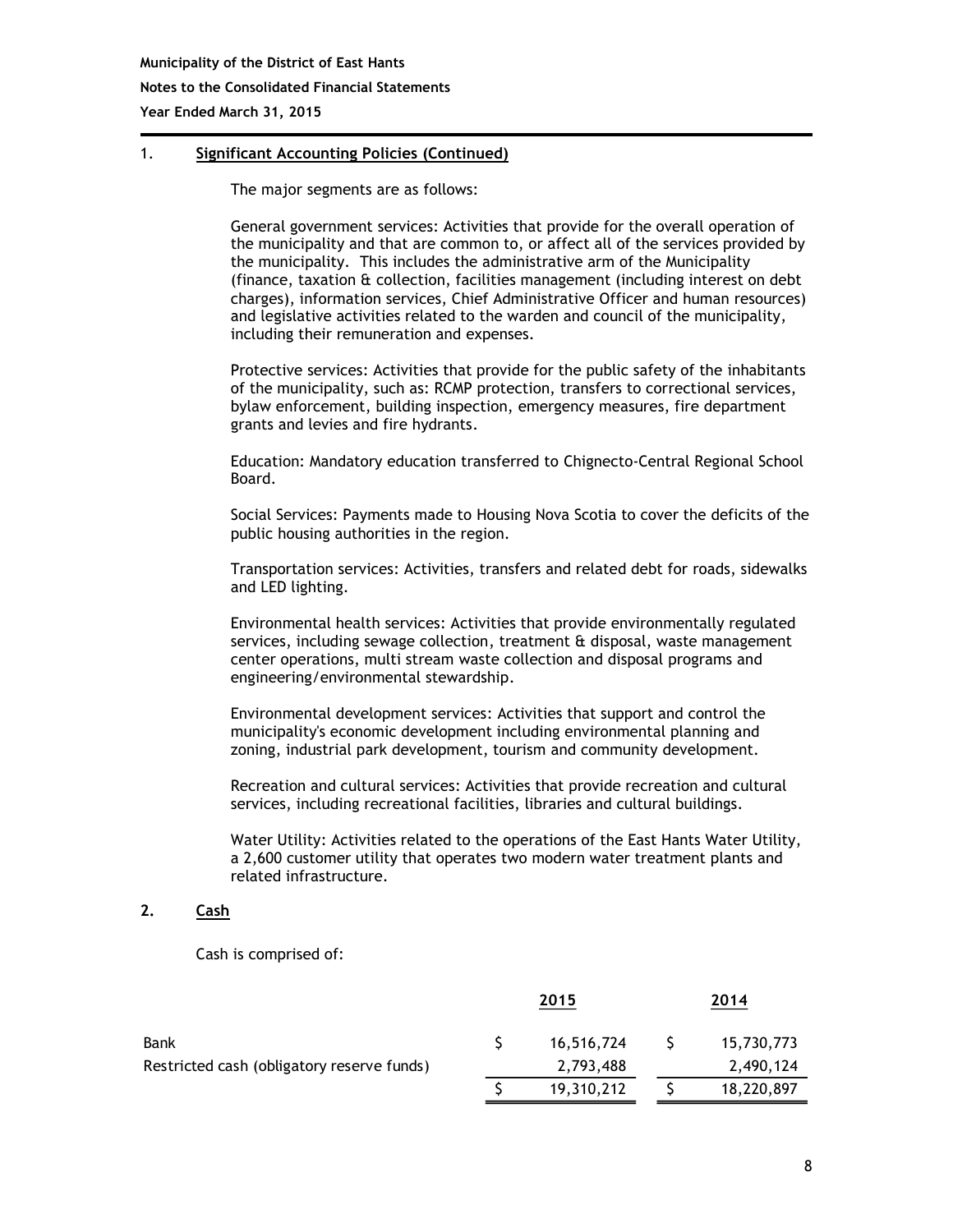## **Notes to the Consolidated Financial Statements**

**Year Ended March 31, 2015**

# **2. Cash (Continued)**

Administered bank accounts

The Municipality administers bank accounts for the Lantz Fire Department, Milford Fire Department, Nine Mile River Fire Department, Maitland Fire Department, Rawdon Fire Department, Noel Fire Department, and Shubenacadie Fire Department. These bank accounts are held in the name of the Municipality of the District of East Hants, but do not belong to the Municipality and therefore these accounts are not included in these financial statements.

# **3. Taxes and Rates Receivable**

Taxes receivable have been recorded net of an allowance for doubtful accounts of \$45,539 (2014 - \$27,427), representing management's estimate of uncollectible accounts.

# **4. Accounts Receivable**

The balance for accounts receivable on the consolidated Statement of Financial Position totaled \$1,231,185 (2014 - \$988,018). The balance is comprised of the following:

|                                                   | 2015      | 2014 |         |  |
|---------------------------------------------------|-----------|------|---------|--|
| Amounts due from provincial/federal government \$ | 285,676   |      | 174,551 |  |
| Loan to Lantz fire department                     | 301,653   |      | 316,083 |  |
| Other                                             | 643,856   |      | 497.384 |  |
|                                                   | 1,231,185 |      | 988,018 |  |

In 2008/2009 the Municipality loaned the Lantz Volunteer Fire Department the amount of \$370,000 as per section 66(4)(e) of the Municipal Government Act (MGA).

# **5. Accounts Payable and Accrued Liabilities**

| Liability for closure/post closure costs - landfill |  | 2015      | 2014      |
|-----------------------------------------------------|--|-----------|-----------|
|                                                     |  | 254,487   | 272,723   |
| Salaries & wages payable                            |  | 159,822   | 143,344   |
| Trade payables and accruals                         |  | 2,599,189 | 2,776,640 |
|                                                     |  | 3,013,498 | 3,192,707 |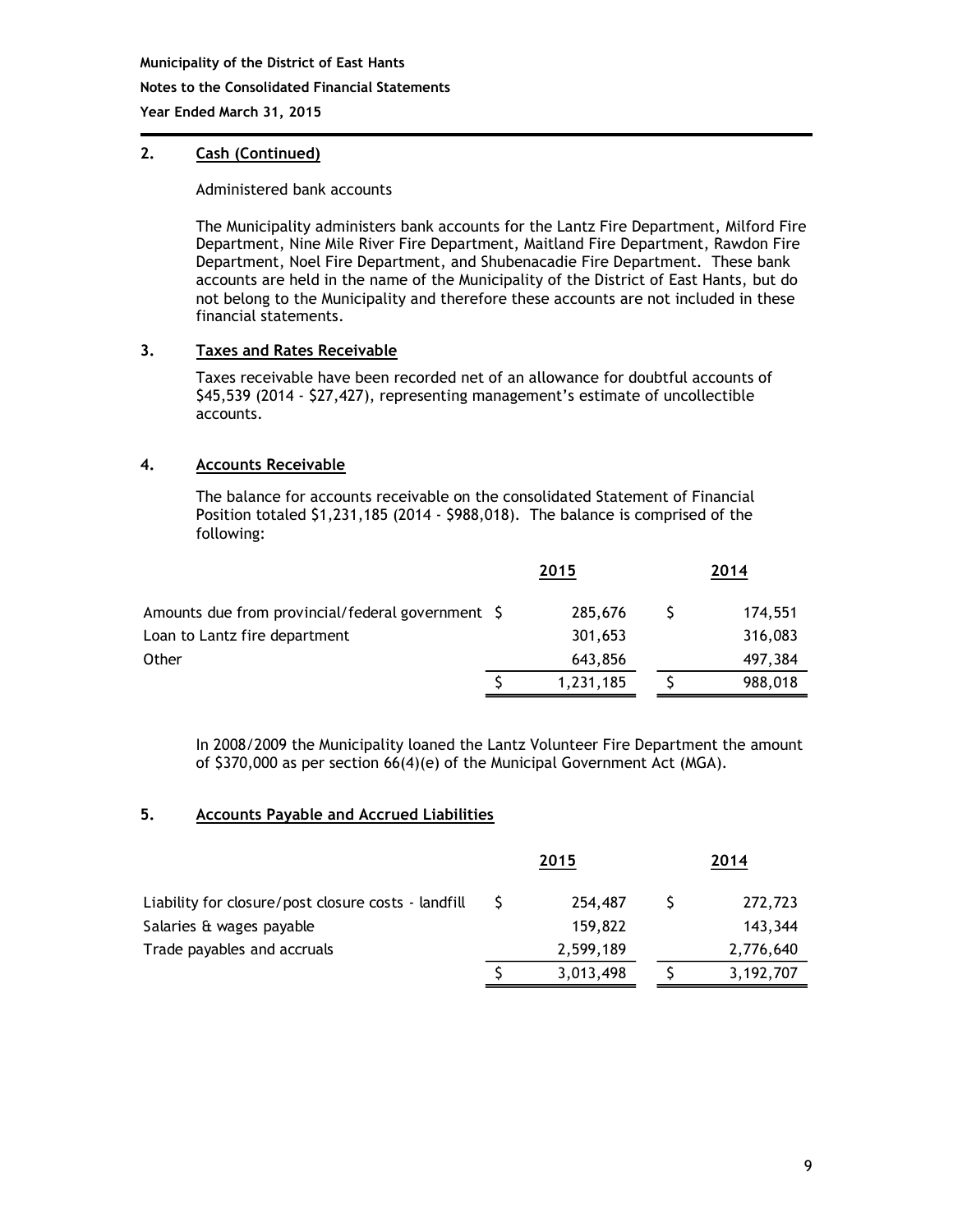# **Municipality of the District of East Hants Notes to the Consolidated Financial Statements Year Ended March 31, 2015**

# **6. Deferred Revenue – Obligatory Reserve**

|                                                |                    | 2015      | 2014    |           |  |
|------------------------------------------------|--------------------|-----------|---------|-----------|--|
| Sewer balance at beginning of year             | \$                 | 2,111,370 | \$      | 2,005,439 |  |
| Sewer developer charges (including interest)   |                    | 183,871   |         | 121,531   |  |
| Transfer - Sewer Capacity Study                |                    | (39, 718) |         | (15,600)  |  |
| Sewer balance at end of year                   | Ŝ                  | 2,255,523 | \$      | 2,111,370 |  |
|                                                |                    |           |         |           |  |
| Water balance at beginning of year             | \$                 | 834,032   | \$      | 736,794   |  |
| Water developer charges (including interest)   |                    | 168,290   |         | 97,238    |  |
| Water balance at end of year                   | $\mathsf{\hat{S}}$ | 1,002,322 | $\zeta$ | 834,032   |  |
|                                                |                    |           |         |           |  |
| Green Space balance at beginning of year       | \$                 | 14,472    | \$      | 14,300    |  |
| Green Space contributions (including interest) |                    | 171       |         | 172       |  |
| Green Space balance at end of year             | $\zeta$            | 14,643    | $\zeta$ | 14,472    |  |
|                                                |                    |           |         |           |  |
| Sewer Developer Charges                        | \$                 | 2,255,523 | \$      | 2,111,370 |  |
| Water Developer Charges                        |                    | 1,002,322 |         | 834,032   |  |
| <b>Green Space Contributions</b>               |                    | 14,643    |         | 14,472    |  |
|                                                | \$                 | 3,272,488 | \$      | 2,959,874 |  |

# **7. Asset Continuity Schedule**

|                                 |           |                               |             | <b>MUNICIPALITY OF EAST HANTS</b><br><b>TANGIBLE CAPITAL ASSETS</b><br><b>NOTES TO THE FINANCIALS</b><br>For the Year Ended March 31, 2015 |                                                     |                |                  |         |              |               |
|---------------------------------|-----------|-------------------------------|-------------|--------------------------------------------------------------------------------------------------------------------------------------------|-----------------------------------------------------|----------------|------------------|---------|--------------|---------------|
|                                 |           | <b>General Capital Assets</b> |             |                                                                                                                                            |                                                     | Infrastructure |                  |         |              |               |
|                                 |           |                               | Machinery   |                                                                                                                                            | 2015<br>Industrial<br>Water<br>Engineered<br>Assets |                |                  |         |              | 2014          |
|                                 | Land      | <b>Buildings</b>              | & Equipment | <b>Vehicles</b>                                                                                                                            | <b>Structures</b>                                   | Parks          | <b>Utilities</b> | in WIP  | <b>TOTAL</b> | <b>TOTAL</b>  |
| Cost                            |           |                               |             |                                                                                                                                            |                                                     |                |                  |         |              |               |
| <b>Opening Costs</b>            | 2,228,456 | 11,620,337                    | 2,490,207   | 224,630                                                                                                                                    | 54,632,918                                          | 6,228,268      | 22,730,311       | 287,682 | 100,442,809  | 97,974,842    |
| Additions during year           | 80,673    | 893,941                       | $\sim$      | 27,961                                                                                                                                     | 1,462,774                                           | 72,736         | 821,573          | 585,745 | 3,945,403    | 3,822,147     |
| Disposals & Write downs         | (26, 551) | (14, 600)                     |             |                                                                                                                                            |                                                     |                |                  |         | (41, 151)    | (1, 354, 180) |
| <b>Closing Costs</b>            | 2,282,578 | 12,499,678                    | 2,490,207   | 252,591                                                                                                                                    | 56,095,692                                          | 6,301,004      | 23,551,884       | 873,427 | 104,347,061  | 100,442,809   |
| <b>Accumulated Amortization</b> |           |                               |             |                                                                                                                                            |                                                     |                |                  |         |              |               |
| Opening Accum. Amortization     | N/A       | 2,657,919                     | 1,367,009   | 53,897                                                                                                                                     | 15,379,205                                          | 934,563        | 4,280,528        |         | 24,673,121   | 22,883,524    |
| Amortization in Year            | N/A       | 298,801                       | 234,328     | 31,834                                                                                                                                     | 1,465,929                                           | 165,723        | 329,075          | ٠       | 2,525,690    | 2,415,610     |
| Adj/Disposals - Accum Amort     | N/A       | (2,890)                       |             |                                                                                                                                            |                                                     |                |                  |         | (2,890)      | (626, 013)    |
| Acc Amort - End of Year         |           | 2,953,830                     | 1,601,337   | 85,731                                                                                                                                     | 16,845,134                                          | 1,100,286      | 4,609,603        |         | 27, 195, 921 | 24,673,121    |
| <b>Net Book Value</b>           | 2,282,578 | 9,545,848                     | 888,870     | 166,860                                                                                                                                    | 39,250,558                                          | 5,200,718      | 18,942,281       | 873,427 | 77,151,140   | 75,769,688    |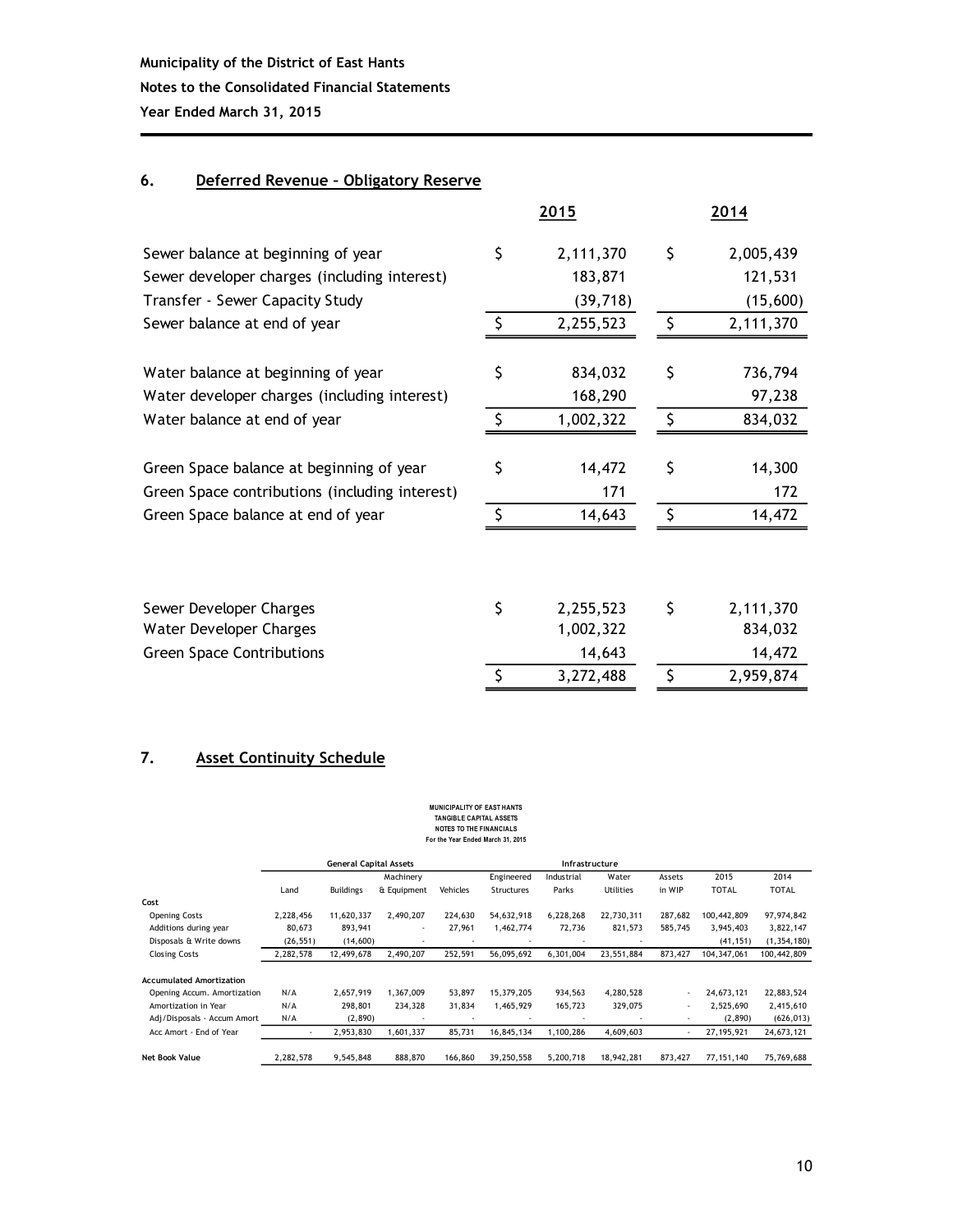### **Notes to the Consolidated Financial Statements**

**Year Ended March 31, 2015**

# **8. Net Long-Term Liabilities**

a) Of the \$28,253,664 long-term liabilities (2014 - \$29,974,578 ) certain payments represent a burden on general Municipal Revenues, as they are to be recovered in future years from other sources.

|                                  | 2015            |   | 2014        |
|----------------------------------|-----------------|---|-------------|
| General revenues                 | \$<br>3,042,693 | S | 3,312,610   |
| Local improvement charges        | 241,409         |   | 388,978     |
| Area rates                       | 10,420,052      |   | 11,040,065  |
| Sale of land in Industrial Parks | 3,088,336       |   | 3,350,103   |
| Water charges                    | 4,945,870       |   | 5, 142, 578 |
| Tenants rent                     | 6,220,454       |   | 6,431,244   |
| Loan to Lantz fire department    | 294,850         |   | 309,000     |
|                                  | 28,253,664      |   | 29,974,578  |

b) The total principal repayments in each of the next five years are as follows:

|                                  | 2015/2016    |   | 2016/2017 |    | 2017/2018 |   | 2018/2019   | 2019/2020   |
|----------------------------------|--------------|---|-----------|----|-----------|---|-------------|-------------|
| General Government               | \$<br>89.684 | S | 18,200    | \$ | 19.400    | S | 310,700     | \$          |
| Transportation                   | 495,837      |   | 454,115   |    | 461,071   |   | 734,278     | 393,786     |
| <b>Environmental Development</b> | 188,069      |   | 190,143   |    | 192,419   |   | 251,251     | 783,226     |
| Environmental Health             | 152,486      |   | 107,778   |    | 231,981   |   | 89,351      | 62,989      |
| Sew ers                          | 83,178       |   | 86.568    |    | 90.266    |   | 94.253      | 70,397      |
| Recreation                       | 152,574      |   | 137,032   |    | 142.821   |   | 149.162     | 156,046     |
| <b>Buildings</b>                 | 219,750      |   | 229.250   |    | 239.290   |   | 249.960     | 261,280     |
| <b>Water Utilities</b>           | 204,210      |   | 212,114   |    | 220,424   |   | 229,162     | 228,213     |
| Hospital                         | 27,549       |   | 28,749    |    | 30,016    |   | 31,356      | 32,770      |
| Lantz Fire Department            | 14,880       |   | 15,650    |    | 16,455    |   | 17,300      | 18,200      |
| Fire Dept Equipment              | 7,735        |   | 8,000     |    | 8,298     |   | 8,627       | 8,988       |
| Total:                           | 1,635,952    | S | 1,487,599 | S  | 1,652,441 |   | \$2,165,400 | \$2,015,895 |

c) Total charges for the year for long-term liabilities are as follows:

|           | 2015      |  |           |
|-----------|-----------|--|-----------|
| Principal | 1,720,914 |  | 1,545,646 |
| Interest  | 1,297,152 |  | 1,319,572 |
|           | 3,018,066 |  | 2,865,218 |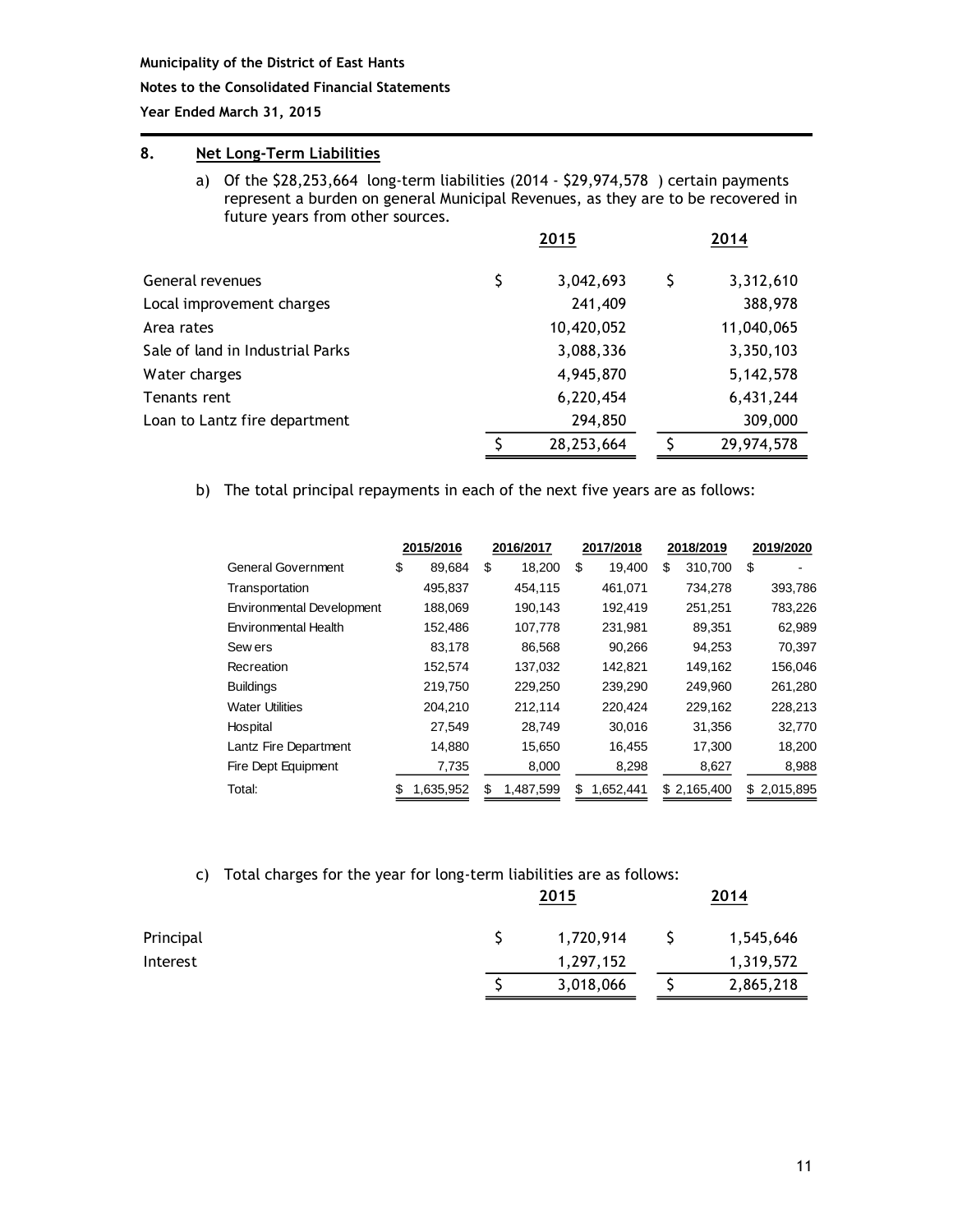#### **Notes to the Consolidated Financial Statements**

**Year Ended March 31, 2015**

# **8. Net Long-Term Liabilities (Continued)**

d) Total charges for the year for long-term liabilities were recorded as follows:

|                                  | 2015 |           |  | 2014      |  |
|----------------------------------|------|-----------|--|-----------|--|
| General revenues                 | \$   | 962,618   |  | 892,241   |  |
| Local improvement charges        |      | 160,898   |  | 161,163   |  |
| Area rates                       |      | 1,077,760 |  | 1,091,166 |  |
| Sale of land in industrial parks |      | 383,586   |  | 286,052   |  |
| Water charges                    |      | 433,204   |  | 434,596   |  |
|                                  |      | 3,018,066 |  | 2,865,218 |  |

# **9. Employee Future Benefits**

The Municipality provides certain employee benefits that require funding in future periods. Under the personnel policies of the Municipality, unused sick leave can accumulate and employees may become entitled to a cash payment when they leave the Municipality's employment. An actuarial valuation of the sick leave liability was done last fiscal year and has been recorded in the Consolidated Statement of Financial Position.

# **10. Pension Plan**

.

The Municipality operates a defined benefit pension plan, which provides benefits to employees upon retirement. The accrued benefit obligation as at March 31, 2015 is based on an actuarial valuation for accounting purposes as at December 31, 2013, with adjustments based on additional information provided to the actuary in 2014. The next actuarial valuation for accounting purposes is to be prepared as of December 31, 2014. The accrued benefit obligation has changed due to, among other assumption changes, a decrease in the discount rate used and the change in the mortality assumption. All plan assets are held by various Standard Life Funds.

|                                        | Estimated         | Actual            |
|----------------------------------------|-------------------|-------------------|
|                                        | December 31, 2014 | December 31, 2013 |
| Accrued Benefit Obligation             | \$12,125,277      | \$7,082,217       |
| Fair Value Plan Asset                  | 9,289,257         | 8,190,408         |
| Funded Status - (Plan Deficit) Surplus | \$(2,836,020)     | \$1,108,191       |

The significant actuarial assumptions adopted measuring the Municipality's accrued benefit obligation as at December 31, 2014 were as follows:

|                                                    | Dec. 31, 2014 | Dec. 31, 2013 |
|----------------------------------------------------|---------------|---------------|
| Expected long-term rate of return on plan assets   | 6.25%         | 6.25%         |
| Rate of compensation increase                      | 3.00%         | 3.00%         |
| Discount rate used to determine benefit obligation | 4.00%         | 4.75%         |

The Post-retirement mortality assumption was based on CPM2014 Public Sector Mortality with generational projection. The assumption in the prior valuation was 1994 Uninsured Pensioners (UP94) projected to 2015.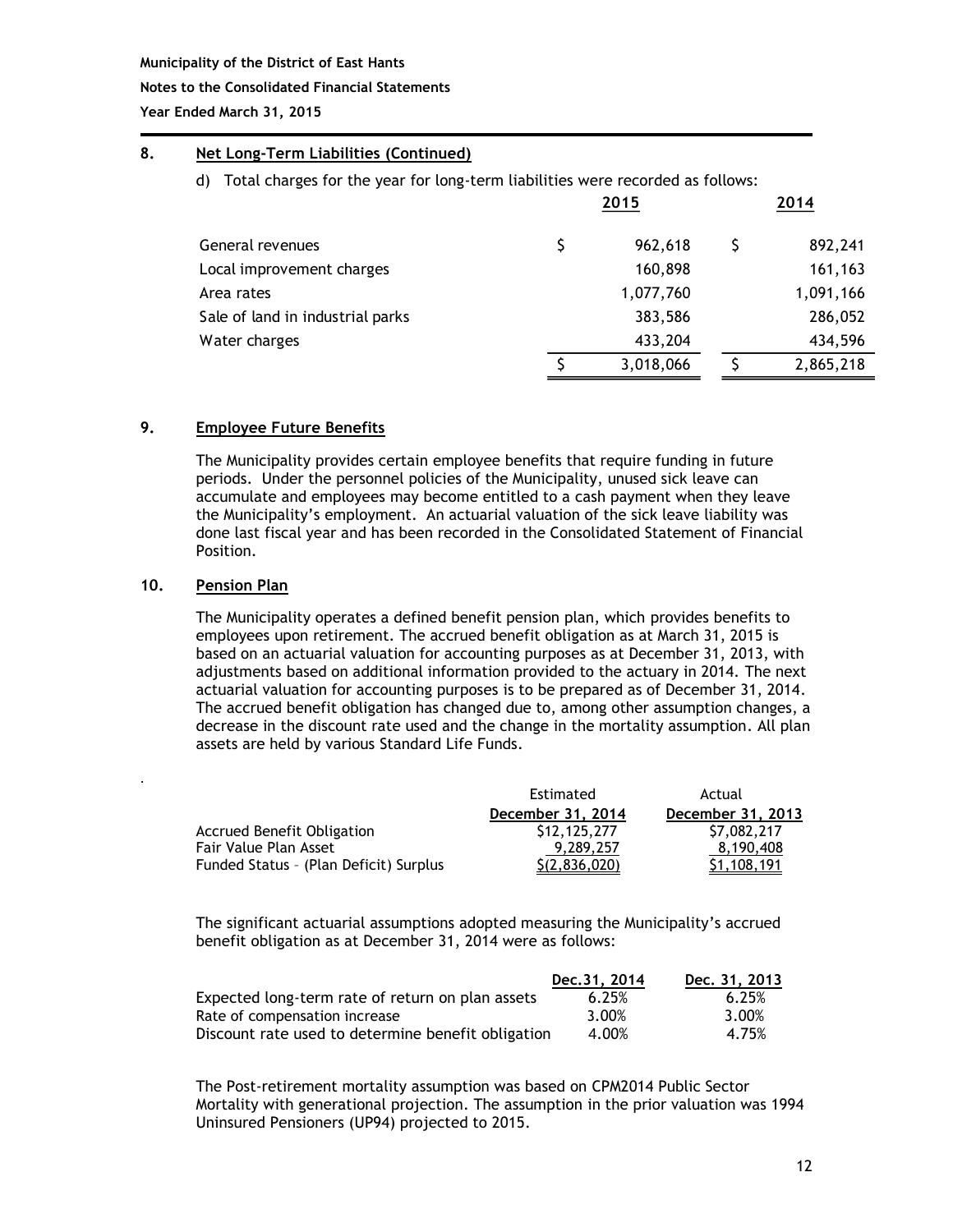#### **Notes to the Consolidated Financial Statements**

**Year Ended March 31, 2015**

# **10. Pension Plan (Continued)**

An actuarial valuation of the pension plan was performed for accounting purposes using the projected benefit method prorated on service. The unamortized actuarial loss is amortized over the expected average remaining service life ("EARSL") of the employee group.

| Accrued benefit obligation, net of plan assets           | \$2,836,020   |
|----------------------------------------------------------|---------------|
| Unamortized actuarial loss                               | (2, 270, 396) |
| Benefit liability recorded in the statement of financial | \$565,624     |
| position                                                 |               |

During the year, the Municipality and employees contributed \$539,805 (including special payments) and \$183,720 respectively, to the plan. Benefit payments for the year totaled \$275,281.

Administrative fees paid during the 2014-2015 fiscal year totaled \$12,845.

## **11. Solid Waste Management Facilities Liabilities**

The Municipality owns one landfill site for which the permit to operate expired December 31, 2005. As of March 31, 2007 the site has been capped in accordance with all applicable environmental regulations. The site, although not used as a residual waste disposal site, will continue to be used as a construction and demolition disposal site into the future. In addition the site has an organics and waste transfer facility in operation. East Hants waste has been shipped to a facility outside of its borders since January 1, 2006.

The liability of \$254,487 (2014 - \$272,723) is felt to approximate the present value of post closure costs of the site in accordance with current regulations and has been reported on the Consolidated Statement of Financial Position. Costs relating to the post closure of this site include cost for maintenance of sedimentation ponds and testing of the monitoring wells on the site for 30 years after closure. Closure/post closure costs include managements' best estimates of what those costs will be, based on input from engineers on staff. Some costs are projected at an inflation rate of .1%. All costs are discounted using a rate of 6%.

The liability for closure/post closure has been fully funded.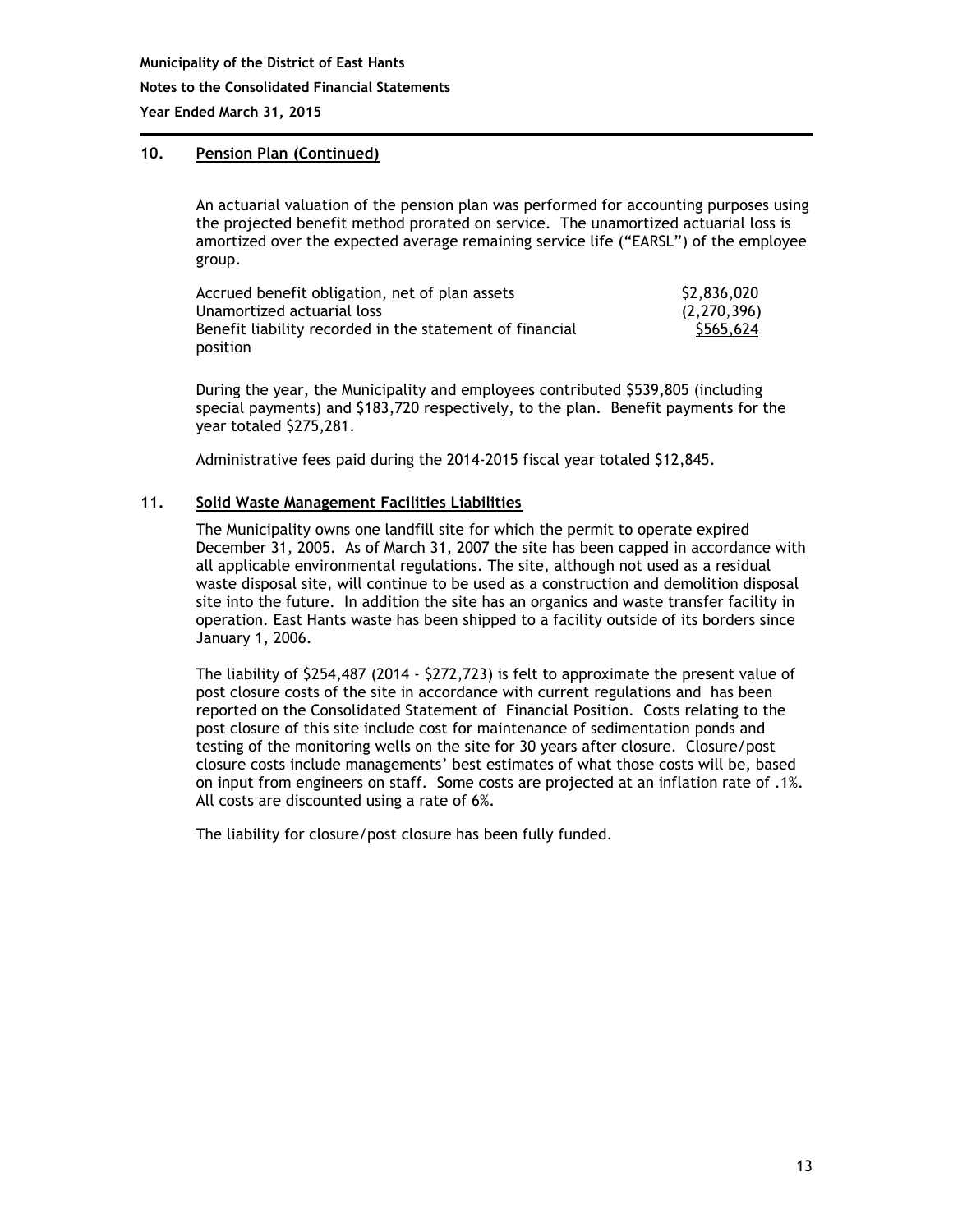#### **Notes to the Consolidated Financial Statements**

**Year Ended March 31, 2015**

# **12. Municipal Fund Balances**

### a) The current fund balance is comprised of the following:

|                                                 | 2015        | 2014          |
|-------------------------------------------------|-------------|---------------|
| Services provided by area rates                 | \$          | 52,295        |
| Services provided by general fund               |             | 38,044        |
| Long term liabilities issued to fund Hospital   | (878, 786)  | (905, 304)    |
| Long term liabilities issued to fund Sportsplex | (3,010,689) | (3, 137, 885) |
| Unfunded pension liability                      | (565, 624)  | (550, 926)    |
| Landfill liability funded by reserves           | (254, 487)  | (272, 723)    |
|                                                 | (4,709,586) | (4,776,499)   |
| Water utility operation                         | 1,037,690   | 1,107,443     |
|                                                 | (3,671,896) | (3,669,056)   |

In 2014/2015 Council approved a transfer of \$90,339 (area rates \$52,295 and general fund \$38,044) from the general current fund balance to the operating reserve fund balance.

b) The capital asset fund balance is comprised of the following:

|                                              |  | 2015         | 2014 |                |
|----------------------------------------------|--|--------------|------|----------------|
| Tangible capital assets                      |  | 76, 277, 713 |      | 75,482,006     |
| Work in progress                             |  | 873,427      |      | 287,682        |
| Funds yet to be provided from long term debt |  | (1,313,545)  |      | (459, 280)     |
| Long term liabilities capital                |  | (24,069,338) |      | (25, 622, 392) |
|                                              |  | 51,768,257   |      | 49,688,016     |

c) Reserves and reserve funds set aside for specific purposes by Council or required by legislation are comprised of the following:

|                                         | 2015       | 2014 |            |  |
|-----------------------------------------|------------|------|------------|--|
| Working funds                           | 9,885,010  |      | 8,862,981  |  |
| Replacement of equipment/assets         | 5,205,650  |      | 3,853,768  |  |
| Landfill closure/post closure liability | 254,487    |      | 272,723    |  |
|                                         | 15,345,147 |      | 12,989,472 |  |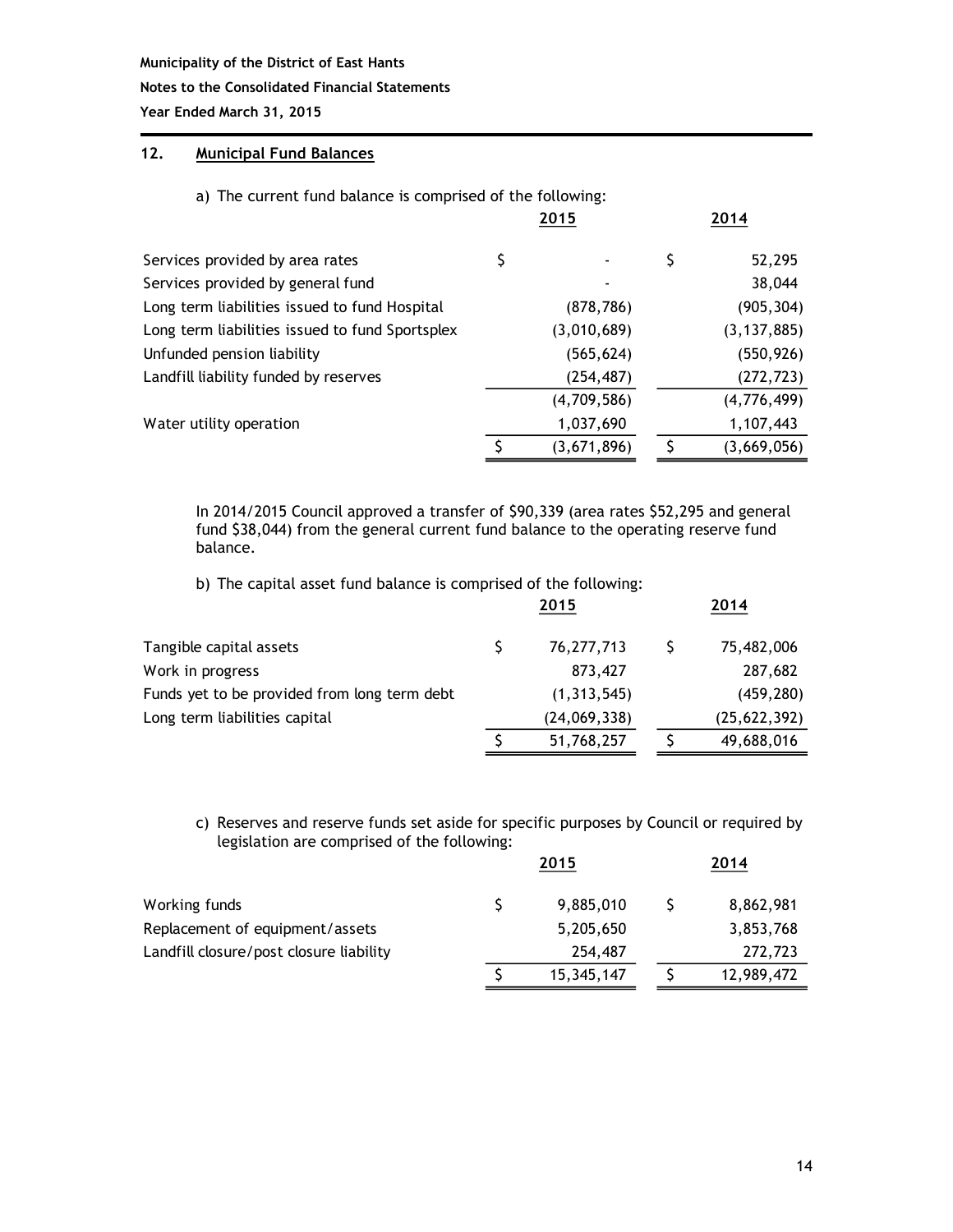### **Notes to the Consolidated Financial Statements**

**Year Ended March 31, 2015**

# **12. Municipal Fund Balances (Continued)**

# d) Consolidated Accumulated Surplus:

|                                            |    | 2015          |    | 2014          |
|--------------------------------------------|----|---------------|----|---------------|
| Current funds                              |    | (3,671,896)   |    | (3,669,056)   |
| Capital asset funds                        |    | 51,768,257    |    | 49,688,016    |
| Reserve funds                              |    | 15,345,147    |    | 12,989,472    |
|                                            | Ŝ  | 63,441,508    | Š. | 59,008,432    |
| Taxation<br>13.                            |    | 2015          |    | 2014          |
| Taxation from real property                | \$ | 24, 107, 140  | \$ | 23,089,604    |
| Less: Taxation collected to pay mandatory  |    |               |    |               |
| provincial taxes for:                      |    |               |    |               |
| Education                                  |    | (4, 459, 860) |    | (4, 250, 340) |
| <b>Public Housing</b>                      |    | (71, 747)     |    | (63, 769)     |
| Corrections                                |    | (284,009)     |    | (283, 169)    |
| Net taxes available for municipal purposes | \$ | 19,291,524    | \$ | 18,492,326    |

# **14. Remuneration and Expenses Paid to Council Members and the CAO**

|                               | Stipend/Salary |         | <b>Expenses</b> |        | Total |         |
|-------------------------------|----------------|---------|-----------------|--------|-------|---------|
| Council                       |                |         |                 |        |       |         |
| Warden James D. Smith         | \$             | 38,545  | \$              | 4,503  | \$    | 43,048  |
| Rosanne Bland                 |                | 21,122  |                 | 573    |       | 21,695  |
| Cecil Dixon                   |                | 19,697  |                 | 1,435  |       | 21,132  |
| Albert Flemming               |                | 19,697  |                 | 1,521  |       | 21,218  |
| Greg Grant                    |                | 20,410  |                 | 992    |       | 21,402  |
| Wayne Greene                  |                | 20,410  |                 | 208    |       | 20,618  |
| Eldon Hebb                    |                | 19,697  |                 | 1,181  |       | 20,878  |
| John A. MacDonald             |                | 24,088  |                 | 586    |       | 24,674  |
| Cyril McDonald                |                | 21,121  |                 | 1,582  |       | 22,703  |
| Norval Mitchell               |                | 19,697  |                 | 4,247  |       | 23,944  |
| Keith Rhyno                   |                | 20,054  |                 | 719    |       | 20,773  |
| <b>Eleanor Roulston</b>       |                | 20,054  |                 | 2,869  |       | 22,923  |
| Willy Versteeg                |                | 19,009  |                 | 2,869  |       | 21,878  |
| Chief Administrative Officer* |                | 213,312 |                 | 6,730  |       | 220,042 |
|                               |                | 496,913 | Ś               | 30,015 |       | 526,928 |

\* CAO remuneration includes the value of retirement benefits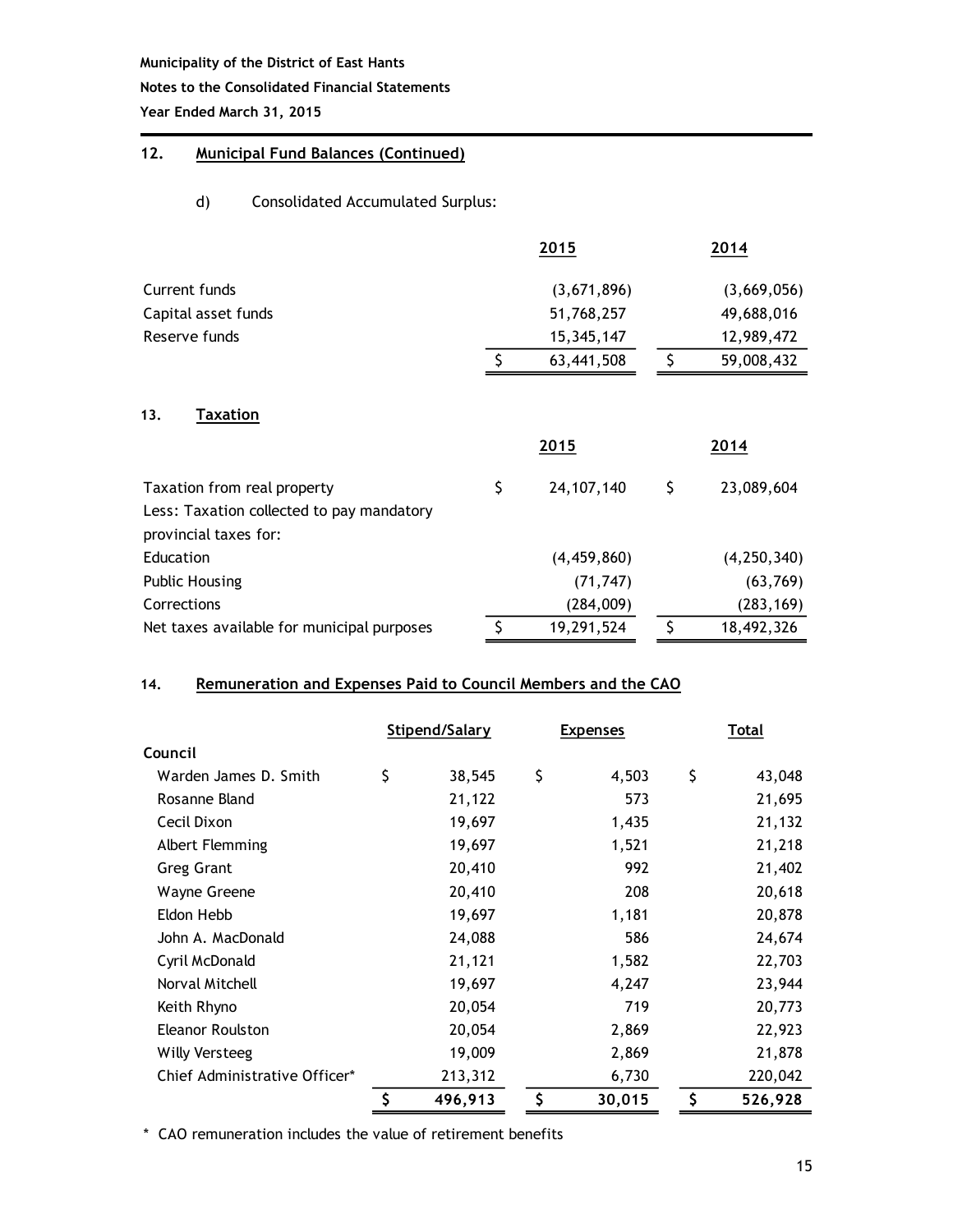**Year Ended March 31, 2015**

# **15. Subsequent Events**

Subsequent to March 31, 2015, the Municipality entered into debenture financing for a 15 year loan in the amount of \$750,000 from the Nova Scotia Municipal Finance Corporation. The loan is for the RCMP Office in Rawdon that was constructed in fiscal year 2014/2015.

## **16. Contingency**

The Municipality has guaranteed a loan on behalf of the Lantz Fire Department totaling \$294,850 (2014 - \$309,000).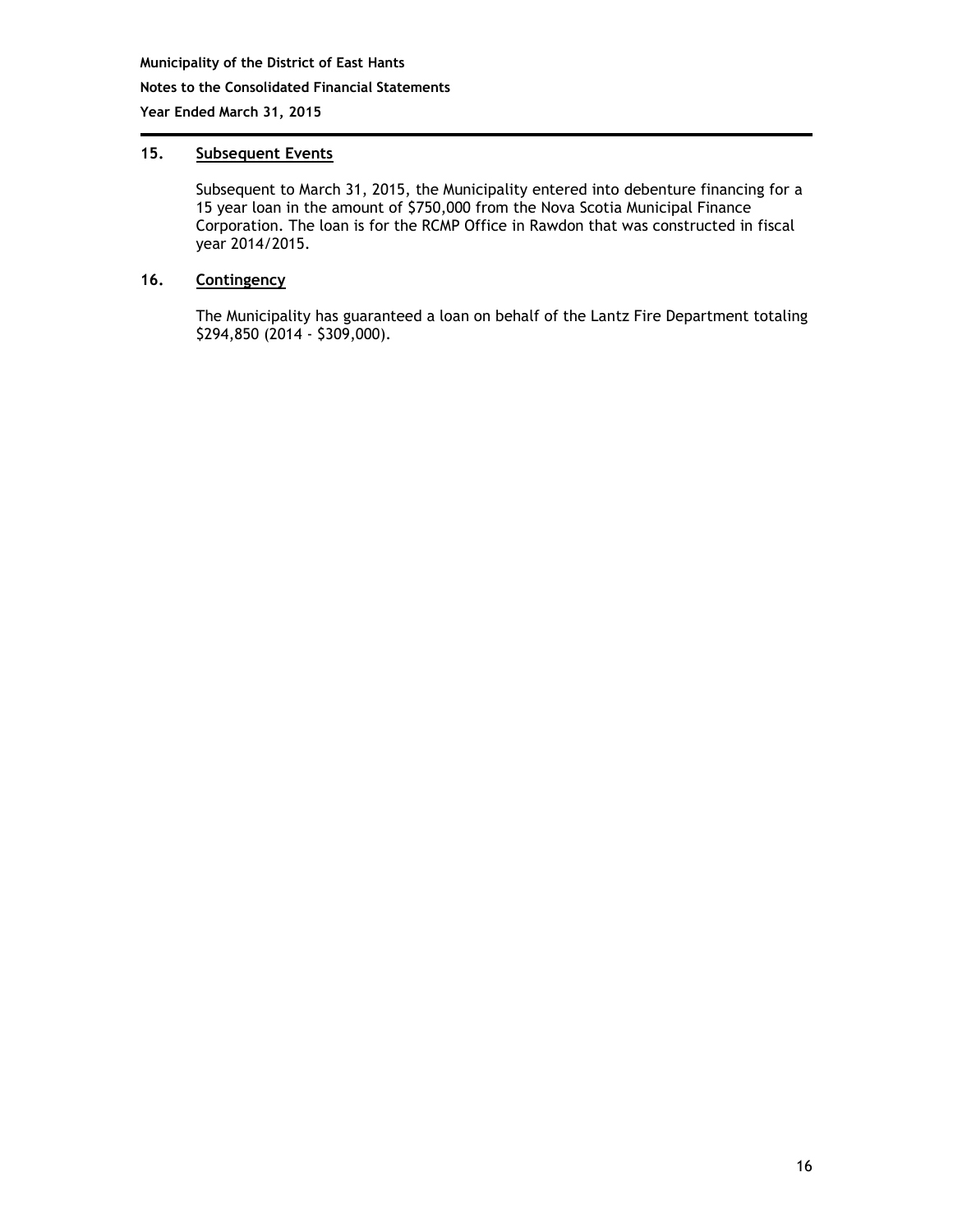# **Schedule of Current Fund Operations – Municipal Operations**

|                                                | 2015                        | 2015                           | 2014                        |
|------------------------------------------------|-----------------------------|--------------------------------|-----------------------------|
|                                                | <b>Budget</b>               | <b>Actual</b>                  | <b>Actual</b>               |
|                                                | (Unaudited)                 |                                |                             |
|                                                |                             |                                |                             |
| Revenue                                        |                             |                                |                             |
| Property taxes<br>Grants in lieu of taxes      | \$<br>24,063,580<br>178,292 | \$.<br>24, 107, 140<br>177,299 | S.<br>23,089,604<br>178,295 |
| Sale of services                               | 905,516                     | 877,270                        | 824,547                     |
| Other revenue from own sources                 | 1,393,386                   | 1,512,360                      | 1,359,388                   |
| Unconditional transfers from other governments | 153,600                     | 185,602                        | 185,268                     |
| Conditional transfers from federal             |                             |                                |                             |
| or provincial government agencies              | 147,241                     | 280,557                        | 188,487                     |
| Development and other contributions applied    | 125,483                     | 39,718                         | 15,600                      |
| Other transfers                                | 400,000                     | 400,000                        | 400,000                     |
|                                                | 27,367,098                  | 27,579,946                     | 26,241,189                  |
|                                                |                             |                                |                             |
| <b>Expenses</b><br>General government services | 5,750,999                   | 5,351,514                      | 5,060,591                   |
| Protective services                            | 6,833,566                   | 6,710,134                      | 6,387,322                   |
| Education                                      | 4,459,885                   | 4,459,860                      | 4,250,340                   |
| Social services                                | 60,730                      | 71,747                         | 63,769                      |
| <b>Transportation services</b>                 | 1,059,896                   | 1,280,668                      | 1,117,456                   |
| Environmental health services                  | 4,478,884                   | 4,192,215                      | 4,073,810                   |
| Environmental development services             | 1,583,842                   | 1,506,306                      | 1,138,400                   |
| Landfill closure/post closure costs            |                             | (18, 237)                      | 9,559                       |
| Recreation and cultural services               | 1,594,049                   | 1,371,489                      | 1,373,404                   |
|                                                | 25,821,851                  | 24,925,696                     | 23,474,651                  |
|                                                |                             |                                |                             |
| Net Revenue                                    | 1,545,247                   | 2,654,250                      | 2,766,538                   |
| <b>Financing and Transfers</b>                 |                             |                                |                             |
| Debt principal repayment                       | 1,524,215                   | 1,510,056                      | 1,342,595                   |
| Increase (decrease) in amounts to be recovered |                             | 3,538                          | (221, 277)                  |
| Transfer to capital fund                       | 149,000                     | 151,332                        | 328,746                     |
| Transfer to capital reserves                   | (15,092)                    | (12, 359)                      | (12, 317)                   |
| Transfer to operating reserves                 | (112, 876)                  | 1,001,683                      | 1,328,791                   |
|                                                | 1,545,247                   | 2,654,250                      | 2,766,538                   |
| <b>Change in Fund Balance</b>                  |                             |                                |                             |
| <b>Opening Fund Balance</b>                    | (4, 776, 499)               | (4, 776, 499)                  | (4,703,815)                 |
| Change in Long-Term Liabilities                |                             | 153,710                        | 148,591                     |
| Change in Unfunded Pension Liability           |                             | (14, 698)                      | (211,718)                   |
| Change in Landfill Liability                   |                             | 18,236                         | (9, 557)                    |
| Change in Accum Surplus                        |                             | (90, 335)                      |                             |
| Closing Fund Balance (Note 12)                 | (4,776,499)<br>Ş.           | (4,709,586)<br>Ş               | Ş.<br>(4, 776, 499)         |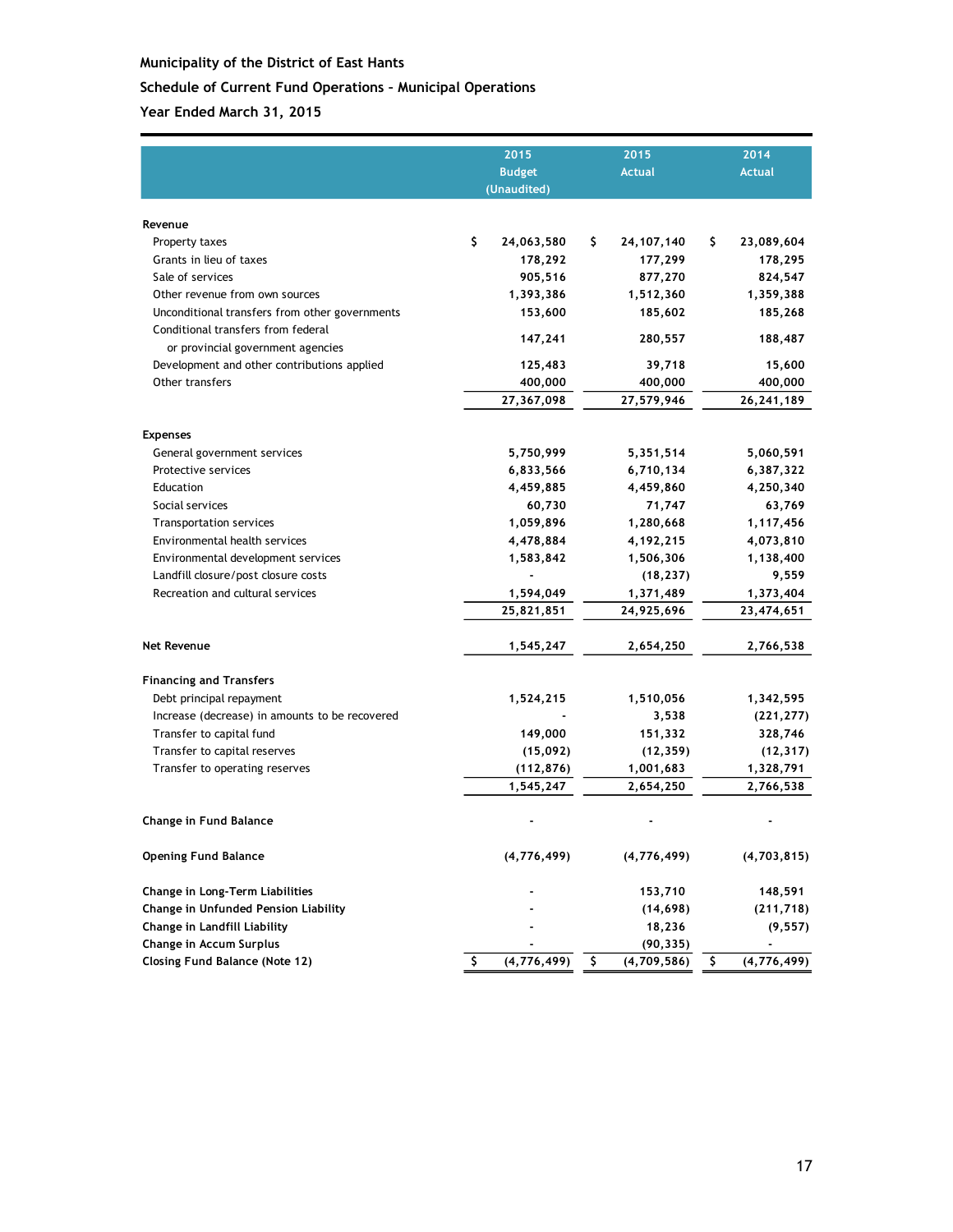# **Schedule of Current Fund Operations – Water Utility**

|                                       | 2015<br><b>Budget</b><br>(Unaudited) | 2015<br><b>Actual</b> | 2014<br><b>Actual</b> |
|---------------------------------------|--------------------------------------|-----------------------|-----------------------|
| Revenue                               | Ŝ<br>2,232,788                       | 2,223,794<br>S.       | 2,223,404<br>\$.      |
| <b>Expenses</b>                       |                                      |                       |                       |
| Operating                             | 1,773,564                            | 1,531,269             | 1,469,551             |
| Interest on debt                      | 236,496                              | 236,495               | 245,006               |
| Amortization expense                  | 331,450                              | 329,075               | 328,124               |
|                                       | 2,341,510                            | 2,096,839             | 2,042,681             |
| <b>Net Revenue</b>                    | (108, 722)                           | 126,955               | 180,723               |
| <b>Transfers and Financing</b>        |                                      |                       |                       |
| Principal debt payment                | 196,708                              | 196,708               | 189,591               |
| Transfer from Municipal Operating     | (175,000)                            |                       |                       |
|                                       | 21,708                               | 196,708               | 189,591               |
| <b>Change in Fund Balance</b>         | (130, 430)                           | (69, 753)             | (8, 868)              |
| <b>Opening Fund Balance</b>           | 1,107,443                            | 1,107,443             | 1,116,311             |
| <b>Closing Fund Balance (Note 12)</b> | \$<br>977,013                        | \$.<br>1,037,690      | \$<br>1,107,443       |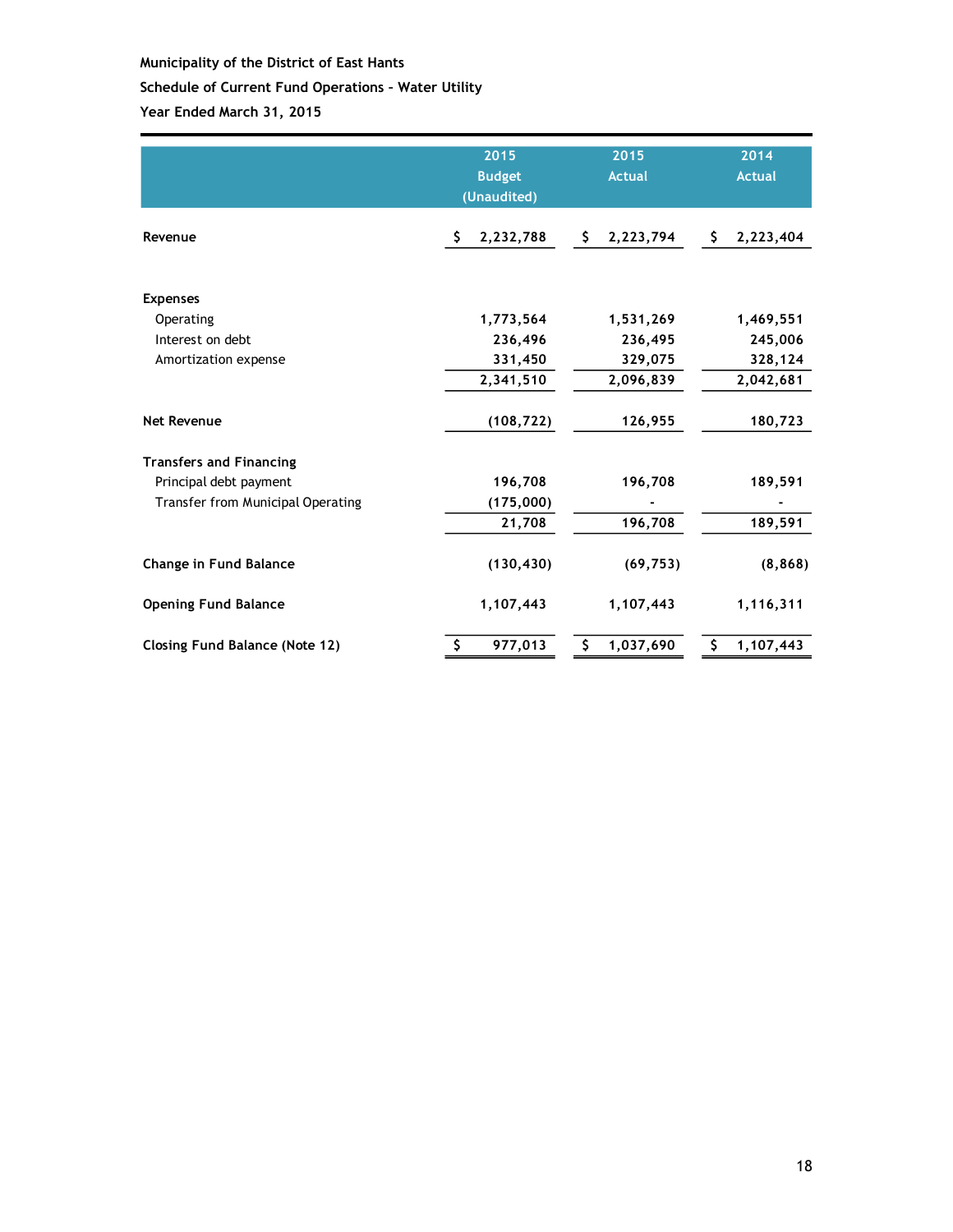# **Schedule of Capital Fund Operations – Municipal Operations**

|                                             | 2015<br><b>Actual</b> | 2014<br><b>Actual</b> |
|---------------------------------------------|-----------------------|-----------------------|
| Revenue                                     |                       |                       |
| Government grants                           | \$<br>235,591         | \$<br>52,627          |
| Development and other contributions applied | 2,110,449             |                       |
|                                             | 2,346,040             | 52,627                |
| <b>Expenses</b>                             |                       |                       |
| General government services                 | 300,965               | 690,523               |
| Protective services                         | 41,369                | 41,369                |
| <b>Transportation services</b>              | 885,118               | 836,700               |
| Environmental health services               | 759,973               | 718,609               |
| Environmental development services          | (194, 184)            | (85, 794)             |
| Recreation and cultural services            | 49,291                | 49,291                |
|                                             | 1,842,532             | 2,250,698             |
| <b>Net Revenue</b>                          | 503,508               | (2, 198, 071)         |
| <b>Financing and Transfers</b>              |                       |                       |
| Principal payments                          | (1, 553, 054)         | (1, 383, 592)         |
| Transfers from reserves                     | 127,653               | (957, 625)            |
| Transfers from operations                   | (151, 332)            | (328, 746)            |
|                                             | (1, 576, 733)         | (2,669,963)           |
| <b>Increase in Fund Balance</b>             | 2,080,241             | 471,892               |
| <b>Opening Fund Balance</b>                 | 49,688,016            | 49,216,124            |
| <b>Closing Fund Balance (Note 12)</b>       | \$51,768,257          | \$49,688,016          |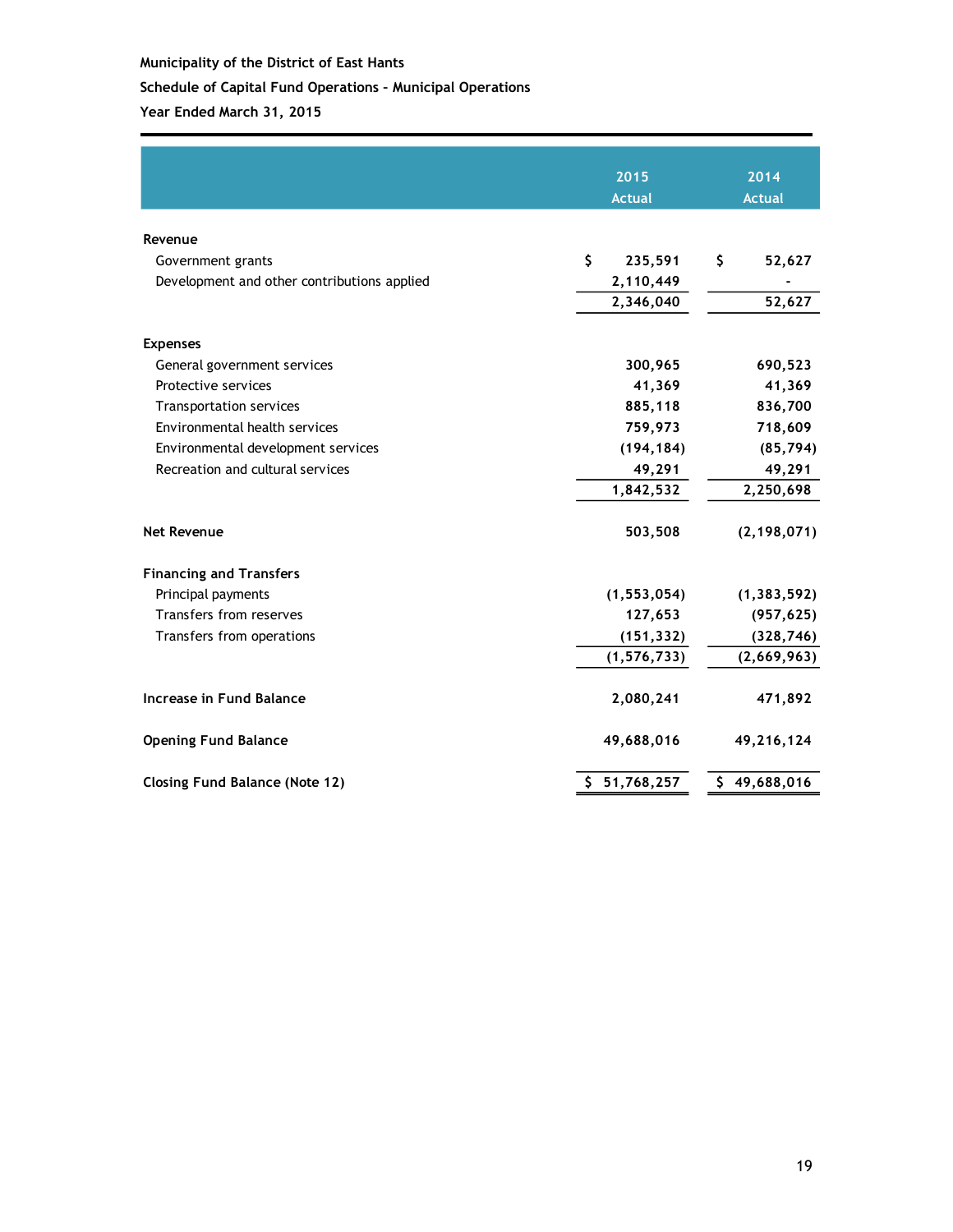# **Schedule of Reserve Operations**

|                                              | 2015             | 2014             |
|----------------------------------------------|------------------|------------------|
|                                              | <b>Actual</b>    | <b>Actual</b>    |
|                                              |                  |                  |
| Revenue                                      |                  |                  |
| Investment income                            | \$<br>155,015    | \$<br>140,584    |
| Government grants                            | 993,348          | 1,047,885        |
|                                              | 1,148,363        | 1,188,469        |
| Net Transfers From/To Other Funds            |                  |                  |
| <b>Transfers from Current Fund</b>           | (989, 324)       | (1,316,474)      |
| <b>Transfers to Capital Fund</b>             | (127, 653)       | 957,625          |
|                                              | (1, 116, 977)    | (358, 849)       |
| Net Change in Reserve Funds                  | 2,265,340        | 1,547,318        |
| Opening Reserve Fund Balance                 | 12,989,472       | 11,442,154       |
| Change in Accum Surplus                      | 90,335           |                  |
| Closing Reserve Fund Balance (Note 12)       | \$<br>15,345,147 | \$<br>12,989,472 |
|                                              |                  |                  |
| Analyzed as follows:                         |                  |                  |
| Reserves set aside for specific purposes:    |                  |                  |
| <b>Operating Contingencies/Surplus</b>       | \$<br>2,395,953  | \$<br>1,921,780  |
| Solid Waste Diversion Operations             | 92,921           | 92,921           |
| <b>General Government</b>                    | 930,603          | 922,446          |
| Solid Waste Management Facilities/Equipment  | 1,233,954        | 1,112,040        |
| Office Equipment                             | 341,668          | 362,272          |
| Computer Hardware/Software                   | 225,514          | 303,352          |
| Pool Building and Equipment                  | 717,420          | 655,215          |
| Transportation and Equipment                 | 833,016          | 714,506          |
| Recreation and Leisure                       | 35,375           | 30,376           |
| <b>Emergency Measures</b>                    | 184,899          | 164,899          |
| Passenger Vehicles                           | 164,750          | 144,750          |
| Tax Sale Surplus                             | 15,586           | 15,586           |
| <b>Gas Tax Excess</b>                        | 919,962          | 192,940          |
| <b>Resource Center</b>                       | 120,000          | 100,000          |
| Industrial Park Land Development (fr Sales)  | 1,027,883        | 628,170          |
| Landfill Closure/Post Closure Costs          | 254,487          | 272,723          |
| <b>District Beautification Funds</b>         | 28,381           | 23,594           |
| <b>Emergency Grant Fund-Fire Departments</b> | 321.349          | 263,698          |
| Tourism Grant Fund/Capital                   | 121,880          | 112,079          |
| District Recreation Grant Fund               | 145,594          | 85,189           |
| Tourism Economic Development Fund            | 60,000           |                  |
| Rural Economic Development Fund              | 122,787          | 182,787          |
| <b>CSR Contingencies</b>                     | 1,207,335        | 993,229          |
| <b>Lights Communities</b>                    | 121,830          | 113,872          |
| Lights Other Surplus                         | 107,801          | 104,525          |
| Corridor Fire Protection System              | 1,231,916        | 1,217,333        |
| Sewer System                                 | 183,626          | 337,035          |
| Sidewalks Excess Debenture/Operations        | 320,952          | 317,964          |
| East Hants Water system                      | 1,877,705        | 1,604,192        |
|                                              | \$<br>15,345,147 | \$<br>12,989,472 |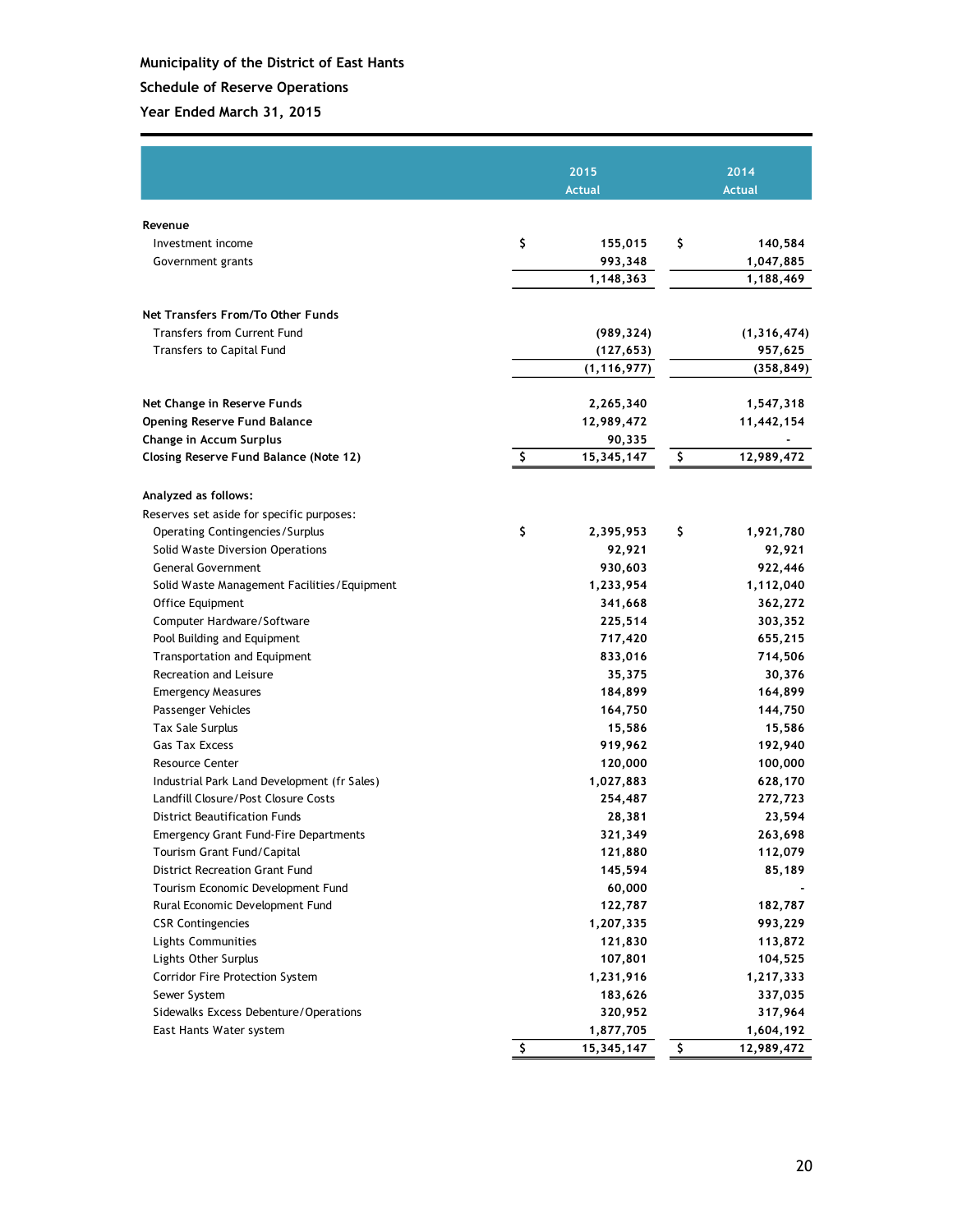# **Reconciliation of the Financial Plan to the PSAS Budget**

|                                             | <b>Financial Plan</b><br>General | <b>Financial Plan</b><br><b>Utility</b> | <b>Amortization</b><br>(TCA) | <b>Financial Plan</b><br><b>Capital</b> | <b>Transfers</b><br><b>Reserves</b> | <b>Debt Charges</b><br><b>Principal</b> | <b>Elimination</b><br><b>Entries</b> | <b>PSAB</b><br><b>Budget</b> |  |
|---------------------------------------------|----------------------------------|-----------------------------------------|------------------------------|-----------------------------------------|-------------------------------------|-----------------------------------------|--------------------------------------|------------------------------|--|
| <b>REVENUE</b>                              |                                  |                                         |                              |                                         |                                     |                                         |                                      |                              |  |
| <b>Taxes</b>                                | \$24,063,580                     | S.                                      | Ŝ                            | Ŝ                                       | S                                   | S                                       | S                                    | 24,063,580<br>S.             |  |
| Water utility                               |                                  | 2,232,788                               |                              |                                         |                                     |                                         | (537, 828)                           | 1,694,960                    |  |
| Grants in lieu of taxes                     | 178,292                          |                                         |                              |                                         |                                     |                                         |                                      | 178,292                      |  |
| Sale of services                            | 905,516                          |                                         |                              |                                         |                                     |                                         |                                      | 905,516                      |  |
| Other revenue from own sources              | 1,393,386                        |                                         |                              |                                         |                                     |                                         | (740, 453)                           | 652,933                      |  |
| Unconditional transfers from other          | 153,600                          |                                         |                              |                                         |                                     |                                         |                                      | 153,600                      |  |
| Conditional transfers from government       | 147,241                          |                                         |                              |                                         |                                     |                                         |                                      | 147,241                      |  |
| Government grants                           |                                  |                                         |                              | 1,276,815                               |                                     |                                         |                                      | 1,276,815                    |  |
| Development and other contributions applied | 125,483                          |                                         |                              | 2,110,449                               |                                     |                                         |                                      | 2,235,932                    |  |
| Other transfers                             | 400,000                          |                                         |                              |                                         |                                     |                                         | (400,000)                            |                              |  |
| Transfers from reserves (capital/operating) |                                  | 175,000                                 |                              |                                         | (175,000)                           |                                         |                                      |                              |  |
| Total revenue                               | 27,367,098                       | 2,407,788                               |                              | 3,387,264                               | (175,000)                           | $\blacksquare$                          | (1,678,281)                          | 31,308,869                   |  |
|                                             |                                  |                                         |                              |                                         |                                     |                                         |                                      |                              |  |
| <b>EXPENSES</b>                             |                                  |                                         |                              |                                         |                                     |                                         |                                      |                              |  |
| General government services                 | 5,750,999                        |                                         | 289,255                      |                                         |                                     |                                         | (425, 667)                           | 5,614,587                    |  |
| Protective services                         | 6,833,566                        |                                         | 41,369                       |                                         |                                     |                                         | (537, 828)                           | 6,337,107                    |  |
| <b>Education services</b>                   | 4,459,885                        |                                         |                              |                                         |                                     |                                         |                                      | 4,459,885                    |  |
| Social Services                             | 60,730                           |                                         |                              |                                         |                                     |                                         |                                      | 60,730                       |  |
| <b>Transportation services</b>              | 1,059,896                        |                                         | 885,118                      |                                         |                                     |                                         |                                      | 1,945,014                    |  |
| Environmental health services               | 4,478,884                        |                                         | 759,973                      |                                         |                                     |                                         | (500, 971)                           | 4,737,886                    |  |
| Water utility                               |                                  | 2,341,510                               |                              |                                         |                                     |                                         | (115, 472)                           | 2,226,038                    |  |
| Environmental development services          | 1,583,842                        |                                         | 171,609                      |                                         |                                     |                                         |                                      | 1,755,451                    |  |
| Landfill closure/post closure costs         |                                  |                                         |                              |                                         |                                     |                                         |                                      |                              |  |
| Recreation and cultural services            | 1,594,049                        |                                         | 49,291                       |                                         |                                     |                                         | (98, 343)                            | 1,544,997                    |  |
| Transfer to capital                         | 149,000                          |                                         |                              |                                         | (149,000)                           |                                         |                                      |                              |  |
| Debt charges - principal payment            | 1,524,215                        | 196,708                                 |                              | (1, 553, 054)                           |                                     | (167, 869)                              |                                      |                              |  |
| Transfer to reserves (capital/operating)    | (127, 968)                       |                                         |                              |                                         | 127,968                             |                                         |                                      |                              |  |
| Total expenses                              | 27,367,098                       | 2,538,218                               | 2,196,615                    | (1, 553, 054)                           | (21, 032)                           | (167, 869)                              | (1,678,281)                          | 28,681,695                   |  |
| Surplus (Deficit)                           |                                  | \$<br>(130, 430)                        | \$(2, 196, 615)              | 4,940,318                               | (153, 968)                          | 167,869<br>S.                           | Ŝ                                    | 2,627,174                    |  |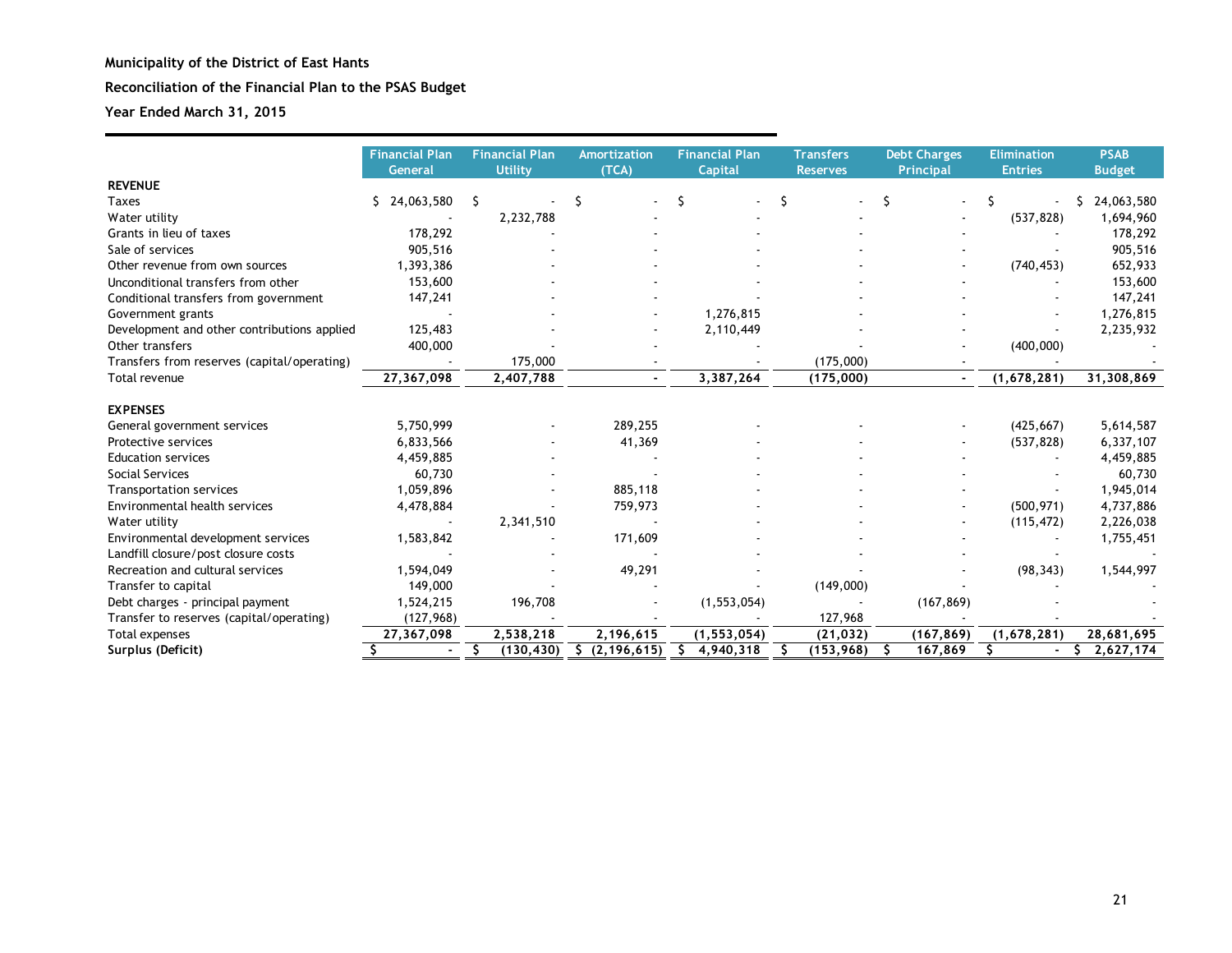# **Municipality of the District of East Hants Consolidated Schedule of Operations by Function**

**Year Ended March 31, 2015**

|                                                             |    | <i>*</i> General<br>Government | <b>Protective</b><br><b>Services</b> |             | <b>Transportation</b><br><b>Services</b> |                | Env. Health<br><b>Services</b> |                | Env.<br>Developmnt<br><b>Services</b>                                                                                             | <b>Other</b> |  |
|-------------------------------------------------------------|----|--------------------------------|--------------------------------------|-------------|------------------------------------------|----------------|--------------------------------|----------------|-----------------------------------------------------------------------------------------------------------------------------------|--------------|--|
| <b>REVENUE</b>                                              |    |                                |                                      |             |                                          |                |                                |                |                                                                                                                                   |              |  |
| Property taxes                                              | S. | 19,390,119                     |                                      | \$2,239,879 | S.                                       | 74,836         | - \$                           | $2,144,184$ \$ |                                                                                                                                   | - \$         |  |
| Grants in lieu of taxes                                     |    | 164,177                        |                                      |             |                                          |                |                                | 13,122         |                                                                                                                                   |              |  |
| Sale of services                                            |    | 294,558                        |                                      |             |                                          |                |                                | 419,767        | 13,975                                                                                                                            |              |  |
| Other revenue from own sources                              |    | 1,145,238                      |                                      | 88,577      |                                          |                |                                | 130,650        | 117,448                                                                                                                           | 155,015      |  |
| Unconditional transfers from other governments              |    | 108,486                        |                                      |             |                                          |                |                                | 77,116         |                                                                                                                                   |              |  |
| Conditional transfers from federal or provincial government |    | 17,980                         |                                      |             |                                          | 40,413         |                                | 83,672         | 104,293                                                                                                                           |              |  |
| Government grants                                           |    |                                |                                      |             |                                          |                |                                |                |                                                                                                                                   | 1,228,939    |  |
| Development and other contributions applied                 |    |                                |                                      |             |                                          |                |                                | 39,718         | $\blacksquare$                                                                                                                    | 2,110,449    |  |
| Other transfers                                             |    |                                |                                      |             |                                          |                |                                | 400,000        |                                                                                                                                   |              |  |
| Gain on sale of TCA                                         |    |                                |                                      |             |                                          |                |                                |                | 365,793                                                                                                                           |              |  |
| Water utility                                               |    |                                |                                      |             |                                          |                |                                |                |                                                                                                                                   |              |  |
| <b>Elimination Entries</b>                                  |    | (726, 567)                     |                                      |             |                                          |                |                                | (400, 000)     |                                                                                                                                   |              |  |
| Total revenue                                               |    | 20,393,991                     |                                      | 2,328,456   |                                          | 115,249        |                                | 2,908,229      | 601,509                                                                                                                           | 3,494,403    |  |
| <b>EXPENSES</b>                                             |    |                                |                                      |             |                                          |                |                                |                |                                                                                                                                   |              |  |
| Salaries, wages and benefits                                |    | 2,166,539                      |                                      | 275,236     |                                          | $\blacksquare$ |                                | 1,058,203      | 908,016                                                                                                                           |              |  |
| Operating costs                                             |    | 2,876,712                      |                                      | 6,417,069   |                                          | 977,013        |                                | 2,968,666      | 454,760                                                                                                                           | 4,531,607    |  |
| <b>Elimination Entries</b>                                  |    | (448, 414)                     |                                      | (516, 897)  |                                          |                |                                | (480, 635)     |                                                                                                                                   |              |  |
| Amortization                                                |    | 289,255                        |                                      | 41,369      |                                          | 885,118        |                                | 759,973        | 171,609                                                                                                                           |              |  |
| Interest on long term debt                                  |    | 308,263                        |                                      | 17,829      |                                          | 303,657        |                                | 147,109        | 143,530                                                                                                                           |              |  |
| Loss on sale of TCA                                         |    | 11,710                         |                                      |             |                                          |                |                                |                |                                                                                                                                   |              |  |
| Total expenses                                              |    | 5,204,065                      |                                      | 6,234,606   |                                          | 2,165,788      |                                | 4,453,316      | 1,677,915                                                                                                                         | 4,531,607    |  |
| Surplus (Deficit)                                           |    | 15,189,926                     |                                      |             |                                          |                |                                |                | $\frac{1}{2}$ (3,906,150) $\frac{1}{2}$ (2,050,539) $\frac{1}{2}$ (1,545,087) $\frac{1}{2}$ (1,076,406) $\frac{1}{2}$ (1,037,204) |              |  |

\* General government includes revenues and expenses that cannot be attributed to a particular sector.